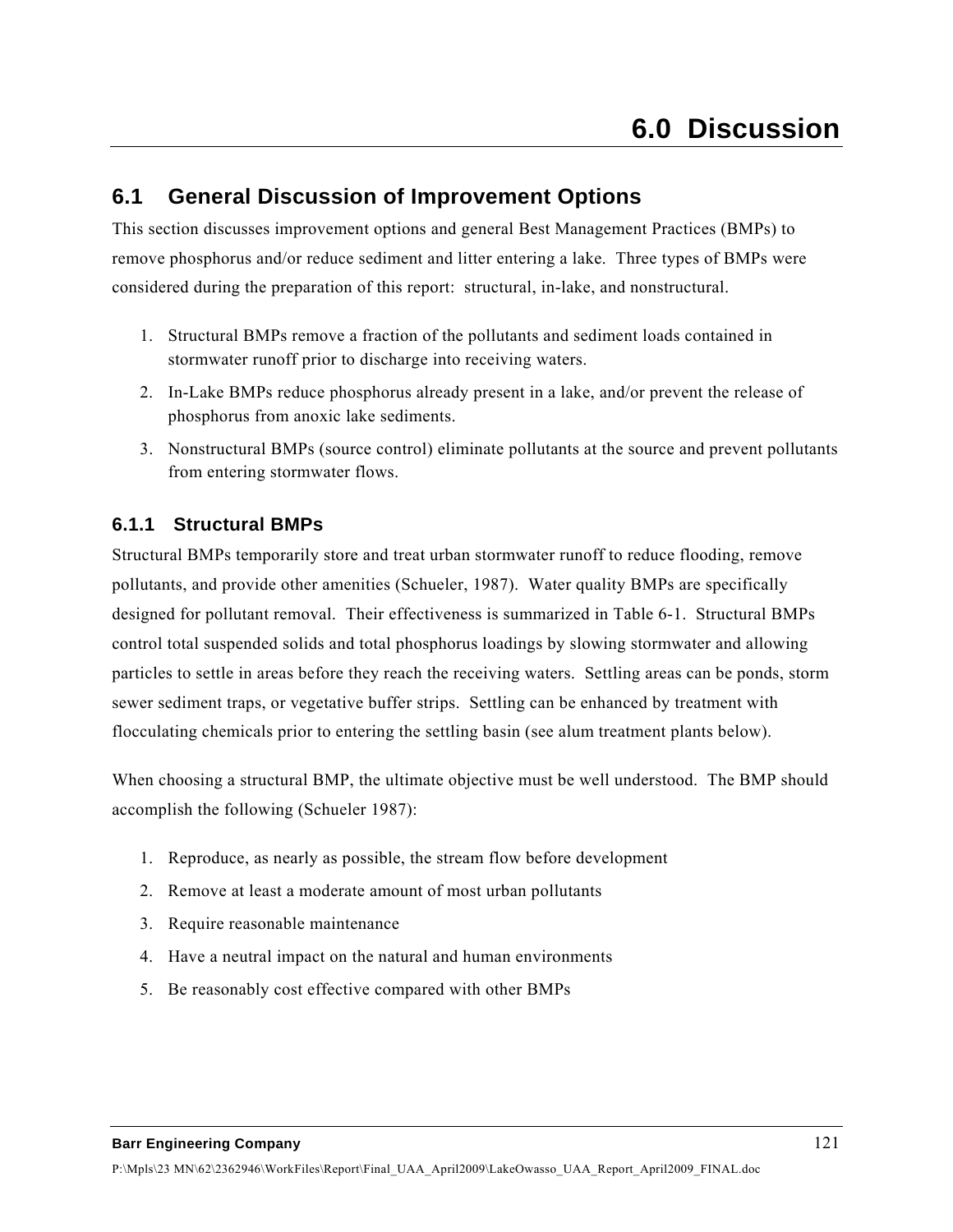| <b>Best Management</b><br><b>Practice (BMP)</b> | <b>Suspended</b><br><b>Sediment</b> | Total<br><b>Phosphorus</b> | Total<br>Nitrogen | Oxygen<br><b>Demand</b> | <b>Trace</b><br><b>Metals</b> | <b>Bacteria</b> | Overall<br>Removal |
|-------------------------------------------------|-------------------------------------|----------------------------|-------------------|-------------------------|-------------------------------|-----------------|--------------------|
|                                                 |                                     |                            |                   |                         |                               |                 |                    |
| Wet Pond                                        | 5                                   | 3                          |                   |                         |                               |                 |                    |
| Infiltration Trench<br>or Basin                 | 5                                   | 3                          |                   |                         | 5                             |                 |                    |
| Porous Pavement                                 | 4                                   | 4                          |                   |                         | 4                             | 5               |                    |
| <b>Water Quality Inlet</b><br>(Grit Chamber)    |                                     |                            |                   |                         |                               |                 |                    |
| <b>Filter Strip</b>                             |                                     |                            |                   |                         |                               |                 |                    |

### **Table 6-1 General Effectiveness of Stormwater BMPs at Removing Common Pollutants from Runoff**

| <b>Percent Removal</b> | <b>Score</b> |
|------------------------|--------------|
| 80 to 100              | 5            |
| 60 to 80               |              |
| 40 to 60               | 3            |
| 20 to 40               | 2            |
| 0 to 20                |              |
| Insufficient Knowledge |              |

Source: Schueler 1987

Examples of structural BMPs commonly installed to improve water quality include:

- Wet detention ponds
- Vegetative buffer strips
- Oil and grit separators
- Alum treatment plants

Each of the BMPs is described below and their general effectiveness is summarized in Table 6-1.

## **6.1.1.1 Wet Detention Ponds**

Wet detention ponds (sometimes called "NURP" ponds after the Nationwide Urban Runoff Program) are impoundments that have a permanent pool of water and also have the capacity to hold runoff and release it at slower rates than incoming flows. Wet detention ponds are one of the most effective methods available for treatment of stormwater runoff. Wet detention ponds are used to interrupt the transport phase of sediment and pollutants associated with it, such as trace metals, hydrocarbons, nutrients, and pesticides. When designed properly, wet detention ponds can also provide some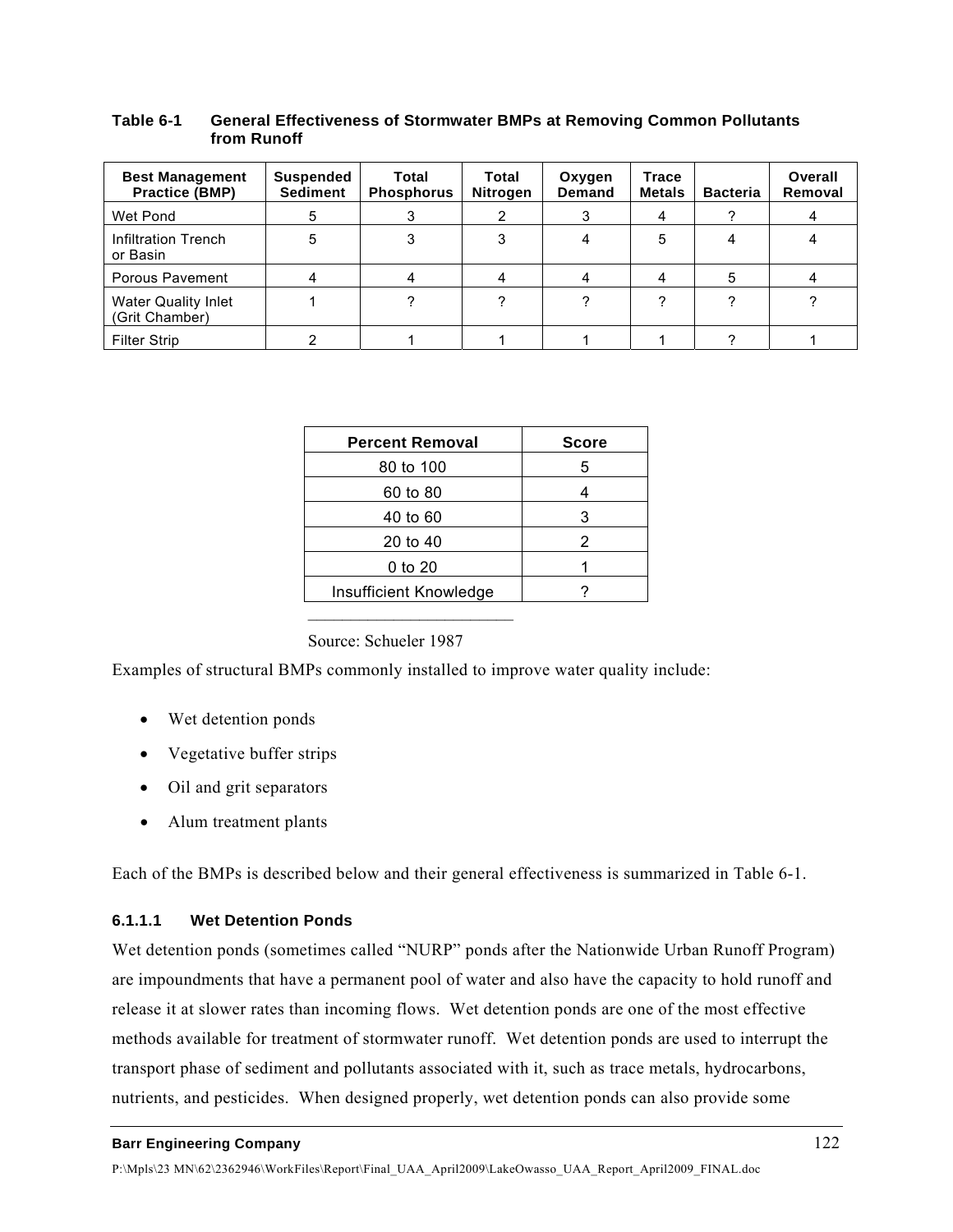removal of dissolved nutrients. Detention ponds have also been credited with reducing the amount of bacteria and oxygen-demanding substances as runoff flows through the pond.

During a storm, polluted runoff enters the detention basin and displaces "clean" water until the plume of polluted runoff reaches the basin's outlet structure. When the polluted runoff does reach the outlet, it has been diluted by the water previously held in the basin. This dilution further reduces the pollutant concentration of the outflow. In addition, much of the total suspended solids and total phosphorus being transported by the polluted runoff and the pollutants associated with these sediments are trapped in the detention basin. A well-designed wet detention pond could remove approximately 80 to 95 percent of total suspended solids and 40 to 60 percent of total phosphorus entering the pond (MPCA, 1989).

As storm flows subside, finer sediments suspended in the pond's pool will have a relatively longer period of time to settle out of suspension during the intervals between storm events. These finer sediments eventually trapped in the pond's permanent pool will continue to settle until the next storm flow occurs. In addition to efficient settling, this long detention time allows some removal of dissolved nutrients through biological activity (Walker, 1987). These dissolved nutrients are mainly removed by algae and aquatic plants. After the algae die, the dead algae can settle to the bottom of the pond, carrying with them the dissolved nutrients that were consumed, to become part of the bottom sediments.

The wet detention process results in good pollutant removal from small storm events. Runoff from larger storms will experience pollutant removal, but not with the same high efficiency levels as the runoff from smaller storms. Studies have shown that because of the frequency distribution of storm events, good control for more frequent small storms (wet detention's strength) is very important to long-term pollutant removal.

### **6.1.1.2 Infiltration**

Infiltration is the movement of water into the soil surface. For a given storm event, the infiltration rate will tend to vary with time. At the beginning of the storm, the initial infiltration rate represents the maximum infiltration that can occur because the soil surface is typically dry and full of air spaces. The infiltration rate will tend to gradually decrease as the storm event continues because the soil air spaces fill with water. For long duration storms the infiltration rate will eventually reach a constant value, the minimum infiltration rate (the design infiltration rate). The infiltrated runoff helps recharge the groundwater and mitigate the impacts of development. Stormwater flows into an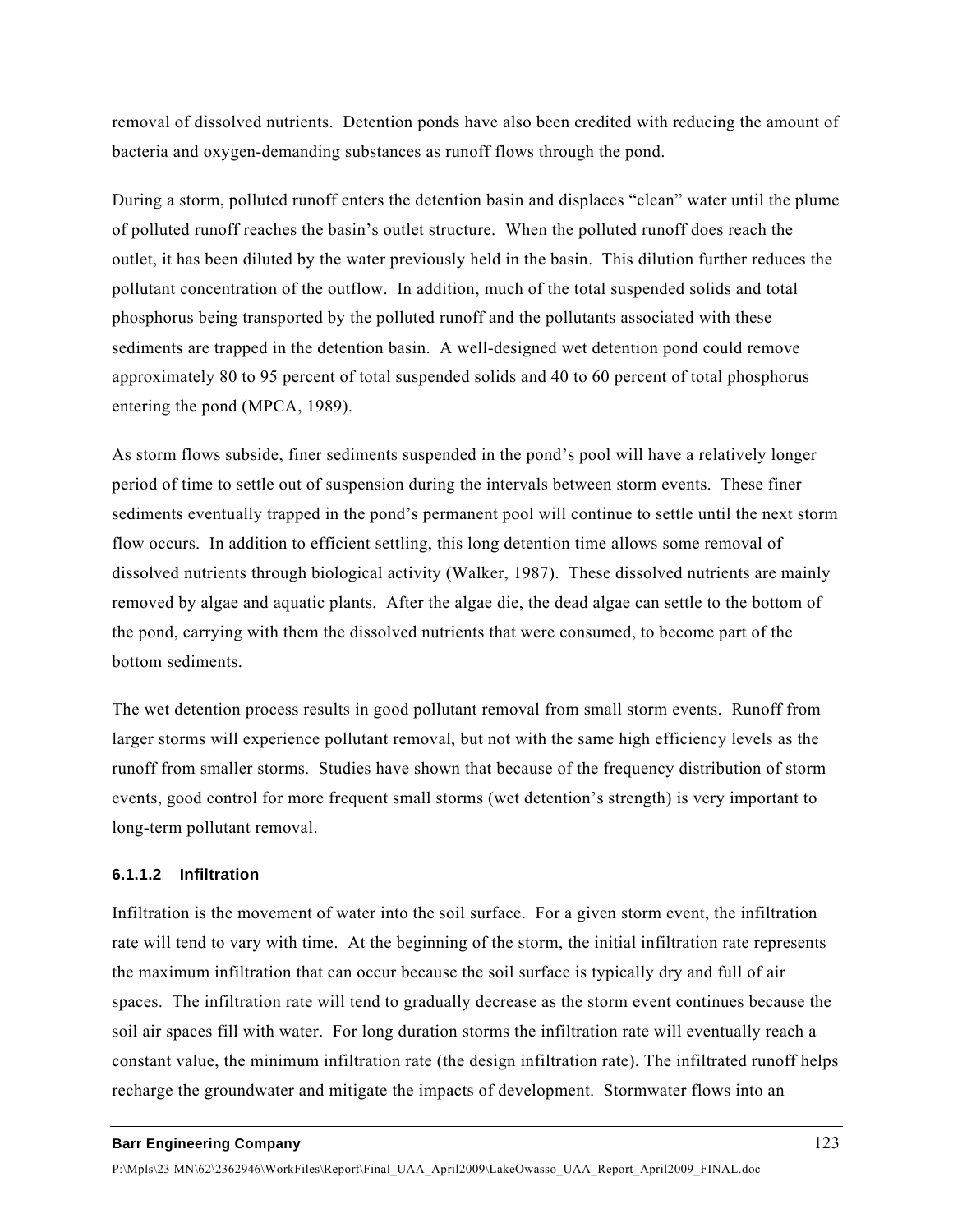infiltration basin, pools on the ground surface, and gradually infiltrates into the soil bed. Pollutants are removed by adsorption, filtration, volatilization, ion exchange, and decomposition. Therefore, infiltration is one of a few BMPs that can reduce the amount of dissolved pollutant in stormwater. Infiltration BMP devices, such as porous pavements, infiltration trenches and basins, and rainwater gardens, can be utilized to promote a variety of water management objectives, including:

- Reduced downstream flooding
- Increased groundwater recharge
- Reduced peak stormwater discharges and volumes
- Improved stormwater quality

An infiltration basin collects and stores stormwater until it infiltrates to the surrounding soil and evaporates to the atmosphere. Infiltration basins remove fine sediment, nutrients (including dissolved nutrients), trace metals, and organics through filtration by surface vegetation, and through infiltration through the subsurface soil. Deep-rooted vegetation can increase infiltration capacity by creating small conduits for water flow. Infiltration basins are designed as a grass-covered depression underlain with geotextile fabric and coarse gravel. A layer of topsoil is usually placed between the gravel layer and the grassed surface. Pretreatment is often required to remove any coarse particulates (leaves and debris), oil and grease, and soluble organics to reduce the potential of groundwater contamination and the likelihood of the soil pores being plugged. Infiltration can also be promoted in existing detention ponds by excavating excess sediments (typically the fines that have seal the bottom of the pond) and exposing a granular sub-base (assuming one was present prior to the original construction of the detention pond).

Rainwater gardens (a form of bio-retention) are shallow, landscaped depressions that channel and collect runoff. To increase infiltration, the soil bed is sometimes amended with mulch or soils with greater infiltration capacity. Vegetation in the rainwater gardens take up nutrients and stored runoff is reduced through evapotranspiration. Bio-retention is commonly located in parking lot islands, or within small pockets in residential areas. Bio-retention is primarily designed to remove sediment, nutrients, metals, and oil and grease. Secondary benefits include flow attenuation, volume reduction, and removal of floatables, fecal coliform, and BOD.

### **6.1.1.3 Vegetated Buffer Strips**

Vegetative buffer strips are low sloping areas that are designed to accommodate stormwater runoff traveling by overland sheet flow. Vegetated buffer strips perform several pollutant attenuation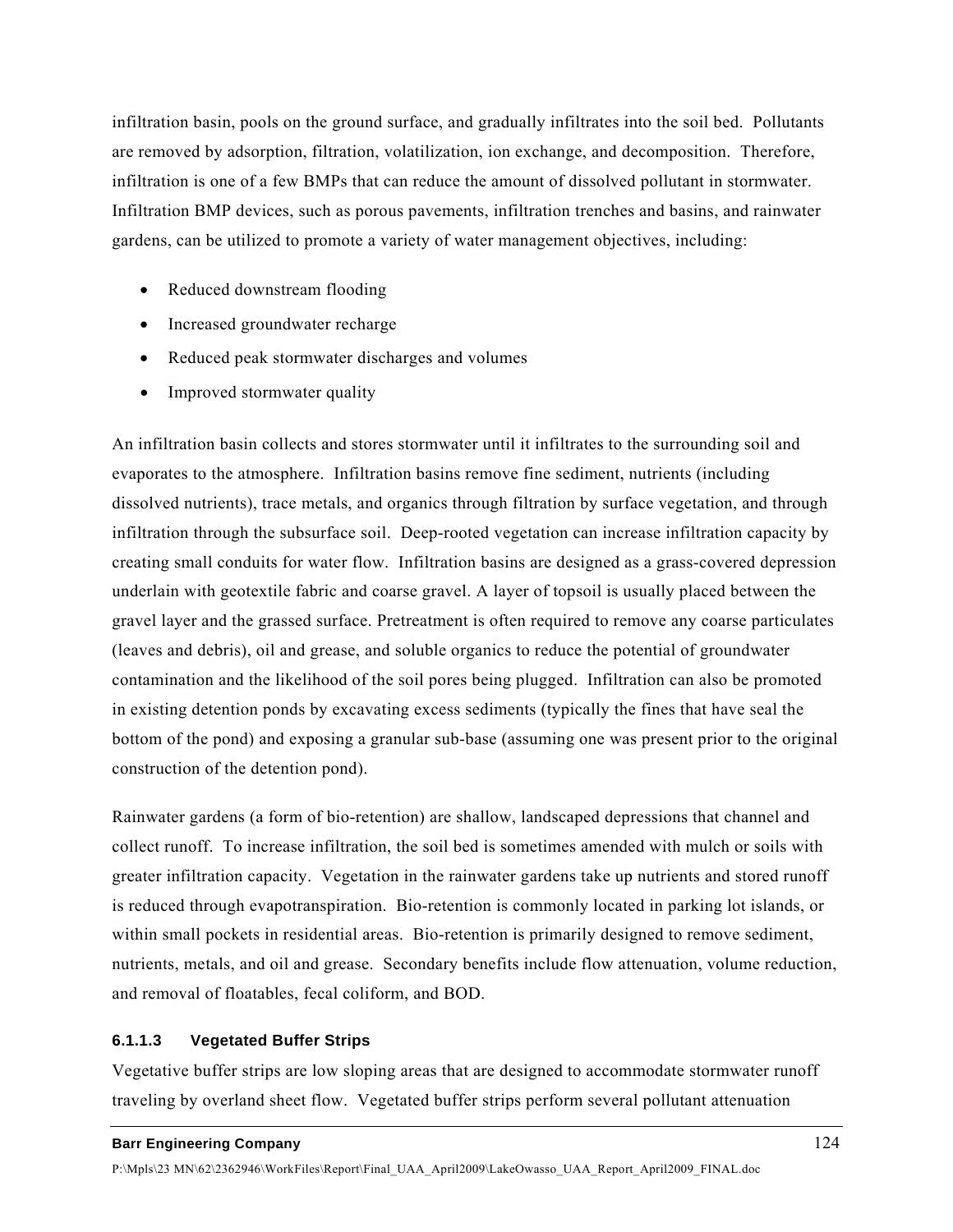functions, mitigating the impact of development. Urban watershed development often involves disturbing natural vegetated buffers for the construction of homes, parking lots, and lawns. When natural vegetation is removed, pollutants are given a direct path to the lake—sediments cannot settle out; nutrients and other pollutants cannot be removed. Additional problems resulting from removal of natural vegetation include streambank erosion and loss of valuable wildlife habitat (Rhode Island Department of Environmental Management, 1990).

The effectiveness of buffer strips is dependent on the width of the buffer, the slope of the site, and the type of vegetation present. Buffer strips should be 20-feet wide at a minimum, however 50 to 75 feet is recommended. Many attractive native plant species can be planted in buffer strips to create aesthetically pleasing landscapes, as well as havens for wildlife and birds. When properly designed, buffer strips can remove 30 to 50 percent of total suspended solids from lawn runoff. In addition, well-designed buffer strips will discourage waterfowl from nesting and feeding on shoreland lawns. Such waterfowl can be a significant source of phosphorus to ponds, by grazing turfed areas adjacent to the water and defecating in or near the water's edge where washoff into the pond is probable.

### **6.1.1.4 Oil and Grit Separators**

Oil-grit separators (e.g., StormCeptors) are concrete chambers designed to remove oil, sediments, and floatable debris from runoff, and are typically used in areas with heavy traffic or high potential for petroleum spills such as parking lots, gas stations, roads, and holding areas. A three-chamber design is common; the first chamber traps sediment, the second chamber separates oil, and a third chamber holds the overflow pipe. The three-chambered unit is enclosed in reinforced concrete. They are good at removing coarse particulates, but soluble pollutants tend to pass through. In order to operate properly, the devices must be cleaned out regularly (at least twice a year). Oil-grit separators can be especially beneficial when used as pre-treatment for an infiltration basin or pond. They can also be incorporated into existing stormwater system or included in an underground vault detention system when no available land exists for a surface detention basin. Only moderate removals of total suspended solids can be expected; however, oil and floatable debris are effectively removed from properly designed oil and grit separators.

#### **6.1.1.5 Alum Treatment Plants**

In addition to the commonly installed structural BMPs discussed above, alum treatment plants are becoming an option for efficiently removing phosphorus from tributaries, rather than directly treating the lake with alum to remove phosphorus. Alum (aluminum sulfate) is commonly used as a flocculent in water treatment plants and as an in-lake treatment for phosphorus removal. To treat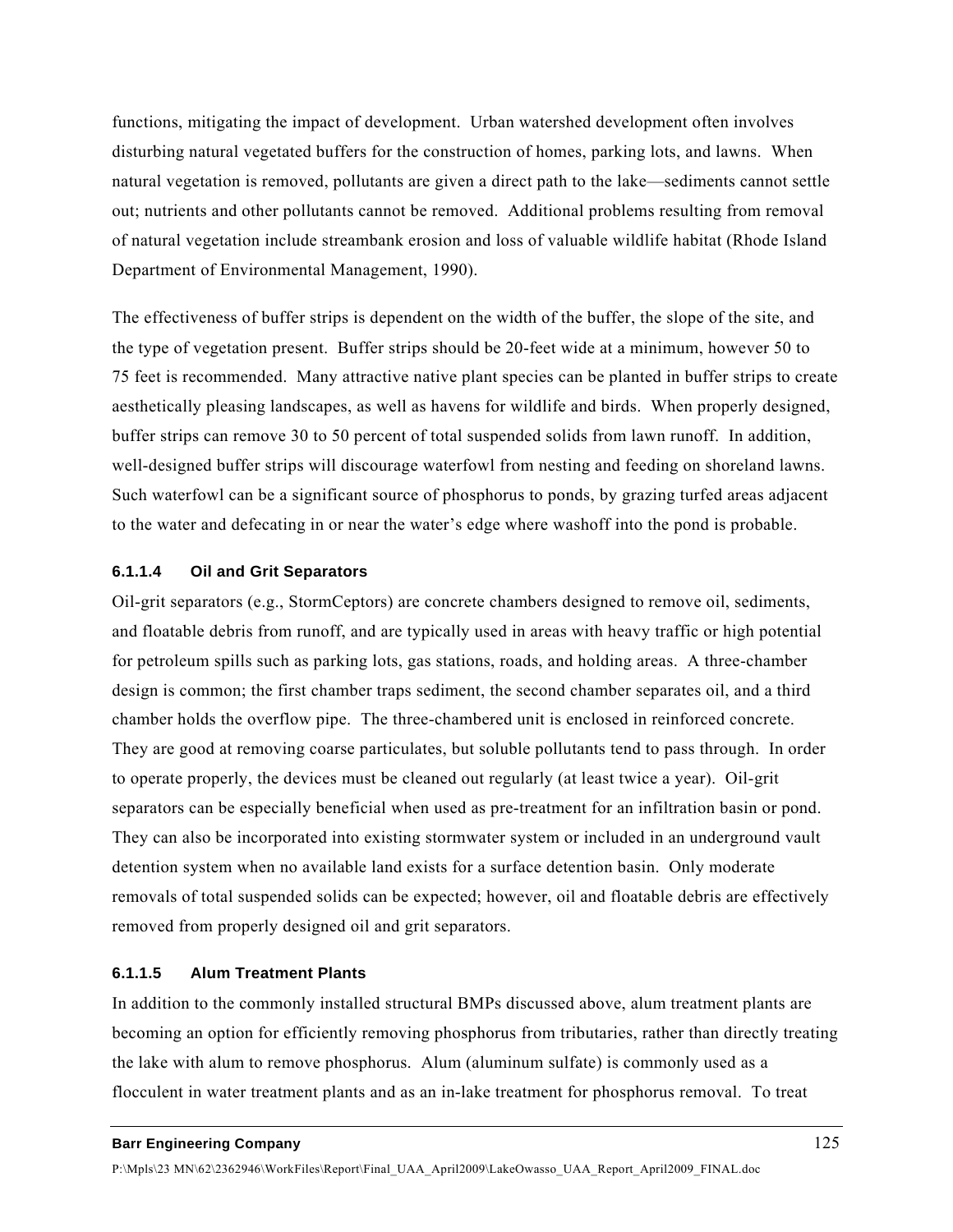inflows in streams or storm sewers, part of the flow is diverted (e.g., 5 cfs) from the main flow and treated with alum. After the alum is injected in the diverted flow it passes to a detention pond to allow the flocculent to settle out before the water enters the lake. Alum treatment has been shown to remove up to 90 percent of the soluble and particulate phosphorus from the inflows.

## **6.1.2 In-Lake BMPs**

In-lake BMPs reduce phosphorus already present in a lake or prevent the release of phosphorus from the lake sediments. Several in-lake BMPs are discussed below.

## **6.1.2.1 Removal of Benthivorous (Bottom-Feeding) Fish**

Benthivorous fish, such as carp and bullhead, can have a direct influence on the phosphorus concentration in a lake (LaMarra, 1975). These fish typically feed on decaying plant and animal matter and other organic particulates found at the sediment surface. The fish digest the organic matter, and excrete soluble nutrients, thereby transforming sediment phosphorus into soluble phosphorus available for uptake by algae at the lake surface. Depending on the number of benthivorous fish present, this process can occur at rates similar to watershed phosphorus loads.

Benthivorous fish can also cause resuspension of sediments in shallow ponds and lakes, causing reduced water clarity and poor aquatic plant growth, as well as high phosphorus concentrations (Cooke et al., 1993). In some cases, the water quality impairment caused by benthivorous fish can negate the positive effects of BMPs and lake restoration. Depending on the numbers of fish present, the removal of benthivorous fish may cause an immediate improvement in lake water quality. The predicted water quality improvement following removal of the bottom-feeding fish is difficult to estimate, and will require permitting and guidance from the MDNR. In addition, using fish barriers to prevent benthivorous fish from spawning may adversely affect the spawning of game fish, such as northern pike.

### **6.1.2.2 Application of Alum (Aluminum Sulfate)**

Internal loading due to release from the sediment can be a significant source of phosphorus loading to a lake. Sediment release of phosphorus to the lake occurs during the summer months, when the water overlying the sediments is depleted of oxygen. This internal load of phosphorus is transported to the entire lake during late summer or early fall, when the surface waters cool sufficiently for wind-mixing to mix the entire lake (often referred to as "fall turnover"). Phosphorus released from the sediments is typically in a dissolved form, which can be quickly utilized by algae, leading to intense algae blooms. Areal application of alum has proven to be a highly effective and long-lasting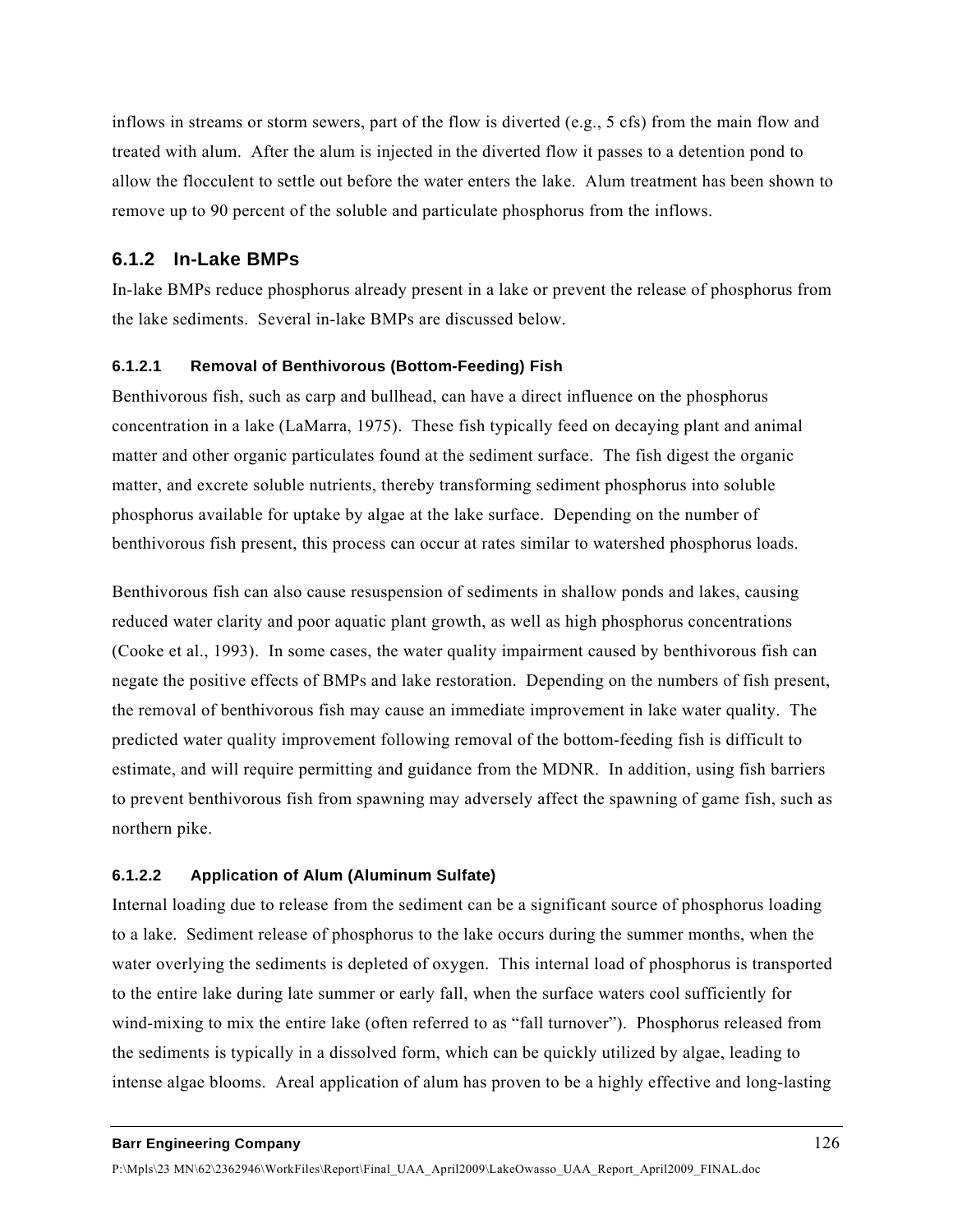control of phosphorus release from the sediments, especially where an adequate dose has been delivered to the sediments and where watershed sediment and phosphorus loads have been minimized (Moore and Thorton, 1988). Alum will remove phosphorus from the water column as it settles and then forms a layer on the lake bottom that covers the sediments and prevents phosphorus from entering the lake as internal load. An application of alum to the lake sediments can decrease the internal phosphorus load by 80 percent (*Effectiveness and Longevity of Phosphorus Inactivation with Alum*, Welch and Cook, 1999) and will likely be effective for approximately 7 to 10 years, depending on the control of watershed nutrient loads.

### **6.1.2.3 Application of Herbicides**

Controlling Curlyleaf pondweed can be done by herbicide treatments applied from a barge or boat or by mechanical harvesting, or by a combination of these methods. Herbicide treatments are more effective at eradicating the plant but MDNR regulations limit the extent of the lake that can be treated in any year. Aquatic herbicides are among the most closely scrutinized compounds known, and must be registered for use by both the U.S. EPA and the State of Minnesota. Registration of an aquatic herbicide requires extensive testing. Consequently, all of the aquatic herbicides currently registered for use are characterized by excellent toxicology packages, are only bio-active for short periods of time, have relatively short-lived residuals, and are not bioconcentrated (*The Lake Association Leader's Aquatic Vegetation Management Guidance Manual*, Pullmann, 1992). Examples of two aquatic herbicides appropriate for use in controlling the Curlyleaf pondweed growth in lakes are Reward (active ingredient = Diquat) and Aquathol-K (active ingredient = Endothall).

The use of low-level Sonar application has recently been found to selectively control exotic weed species such as Eurasian watermilfoil and Curlyleaf pondweed (*Whole-Lake Applications of Sonar for Selective Control of Eurasian Watermilfoil*, Getsinger *et al*, 2001). Due to past history of Sonar applications and the limited research on the new low level applications the use of Sonar is not feasibly at this time.

Both chemical and mechanical harvesting of macrophytes has been occurring in Lake Owasso for several decades. Until 2009, the MDNR permit for macrophyte management in Lake Owasso allowed for treatment of approximately 62 acres annually (up to 28 percent of the littoral area), which is greater than what the MDNR typically permits for herbicide treatment of macrophytes. Unless otherwise approved, the MDNR will currently only permit 15 percent of the littoral zone of a given lake be treated with herbicides.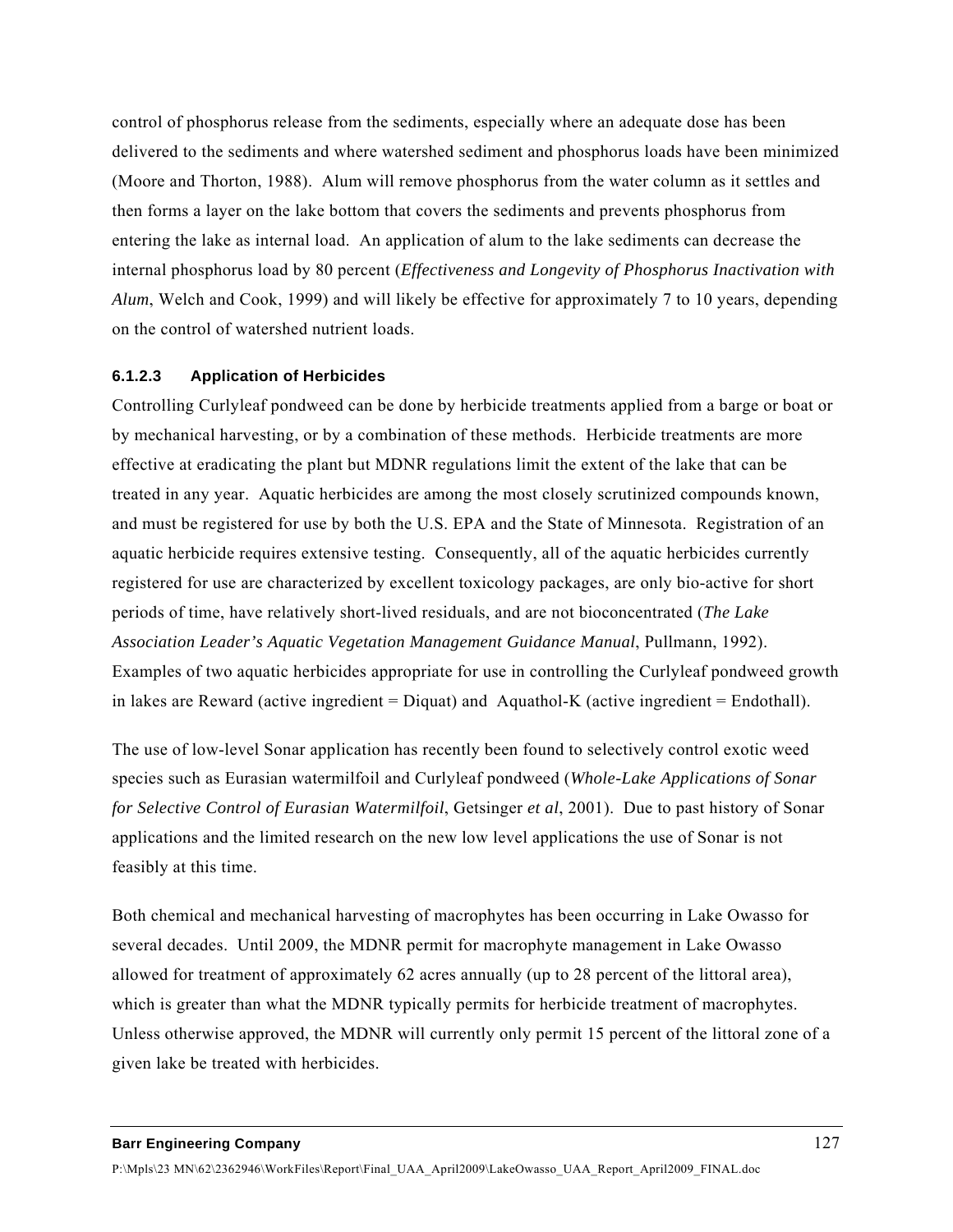### **6.1.2.4 Application of Copper Sulfate**

Copper sulfate applications can be a highly effective algaecides in some cases, but these efforts are always temporary (days) and can have high annual costs. In addition, care must be taken to limit the impacts on none target organisms, such as invertebrates, and possible sediment contamination with copper. The primary effects on algae include inhibition of photosynthesis and cell division as a result of the additional cupric ion, the form of copper toxic to algae, present in the water column (Cooke *et al*, 1993). Blue-green algae are particularly sensitive to copper sulfate treatments. As a result, after a copper sulfate treatment is made the blue-green algae concentration is knocked back. However, after a few days the green algae (fast growers) take control and within a few weeks the chlorophyll *a* concentration can be back to pretreatment levels (Ed Swain, MPCA). As the algae die and settle out of the water column they take with them the nutrients they used for growth. Therefore, copper sulfate application may temporarily reduce the total phosphorus concentration in a water body by removing the phosphorus that is associated with algal biomass. Once the algae have settled out of the water column and start to decompose, soluble phosphorus is released back into the water column that can be used for future algal growth. As a result, copper sulfate treatments are typically not considered a long-term solution to nutrient loading problems.

#### **6.1.2.5 Mechanical Harvesting**

Harvesting of lake macrophytes is typically used to remove plants that are interfering with uses such as boating, fishing, swimming, or aesthetic viewing. Mechanical control involves macrophyte removal via harvesting, hand pulling, hand digging, rotovation/cultivation, or diver-operated suction dredging. Small-scale harvesting may involve the use of the hand or hand-operated equipment such as rakes, cutting blades, or motorized trimmers. Individual residents frequently clear swimming areas via small-scale harvesting or hand pulling or hand digging.

Large-scale mechanical control often uses floating, motorized harvesting machines that cut the plants and remove them from the water onto land, where they can be disposed. Mechanical harvesters consist of a barge, a reciprocating mower in front of the barge that can cut up to a depth of roughly 8 feet, and an inclined porous conveyer system to collect the cuttings and bring them to the surface. Typically a lake association or homeowner would contract a large scale harvesting operation at an estimated cost of \$500/acre (McComas, 2007).

Removal of aquatic vegetation through mechanical harvesting has been shown to not be an effective nutrient control method (Cooke et al, 1993). However, none of this research was focused on the internal phosphorus load reduction due to mechanical harvesting of Curlyleaf pondweed. Blue Water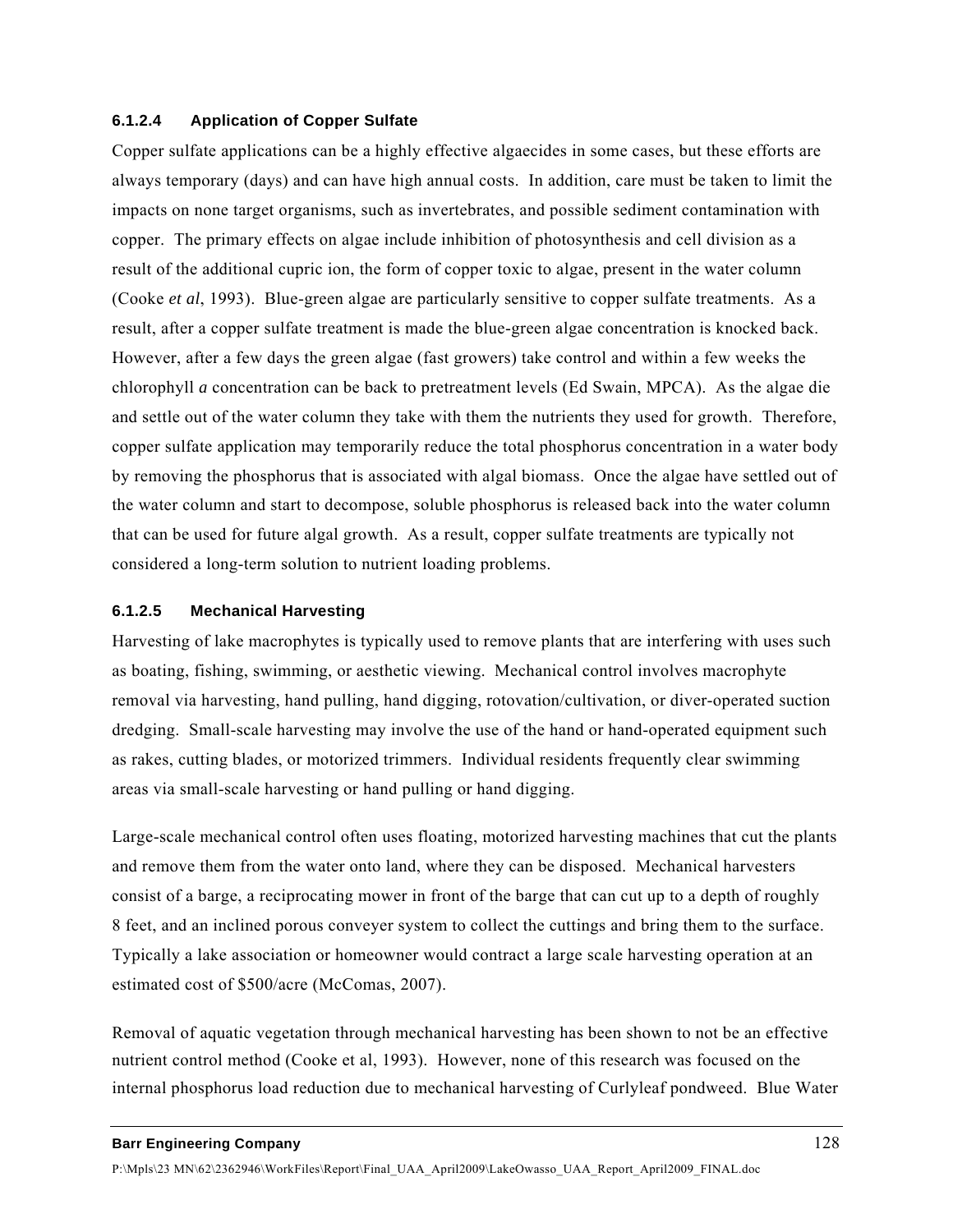Science's 2000 *Orchard Lake Management Plan* suggests that there is up to 5.5 pounds of phosphorus per acre of Curlyleaf pondweed. Additional research mentions that harvesting can reduce the extent of nuisance Curlyleaf pondweed growth if harvesting occurs for several years and reduce stem densities by up to 80 percent (McComas and Stuckert, 2000). Therefore, harvesting of Curlyleaf pondweed may significantly reduce the phosphorus in the water column of a lake assuming enough biomass can be removed from the lake. This assumes that enough time and equipment would be available to harvest the Curlyleaf pondweed prior to die-back in early July.

While mechanical harvesting is more acceptable to the MDNR than chemical methods, it would still require an MDNR permit and provide only temporary benefits and must be repeated annually. The MDNR regulations state that the maximum area that can be harvested is 50 percent of the littoral zone.

## **6.1.2.6 Hypolimnetic Withdrawal**

Hypolimnetic withdrawal involves discharging the nutrient-rich waters from hypolimnion instead of surface waters. This typically results in a reduced hypolimnetic detention time, decreased chance for anaerobic conditions to develop, and reduced phosphorus availability for epilimnetic entrainment. The withdrawal is accomplished by extending a pipe from the lakes outlet along the lake bottom to the deepest part of the lake. This pipe can act as either a siphon or water can be pumped at a predetermined rate. By discharging nutrient-rich water from the hypolimnion the internal phosphorus load available when stratification breaks down can be reduced.

## **6.1.2.7 Hypolimnetic Aeration**

Hypolimnetic aeration involves the oxygenation in the hypolimnion of a thermally-stratified lake to raise the dissolved oxygen content within this layer of the lake without disrupting the stratification or temperature. By aerating the hypoliminion, the anoxic conditions that often develop along the sediment-water interface during the summer months in many thermally-stratified lakes can be minimized, reducing the internal phosphorus loading from the lake sediments into the water column. Hypolimnetic aeration can achieved through a variety of designs and set-ups, which can include mechanical agitation, injection of pure oxygen, and injection of air.

## **6.1.2.8 Iron Salt Applications**

The application of iron salts (such as ferric chloride or ferric sulfate) can be used to reduce TP concentrations within a lake. In aerobic conditions, the iron salts can be used to precipitate and/or inactivate the TP associated with lake sediments. Application of iron salts alone has not been shown to be effective in the long term. However, when used in combination with hypolimentic aeration, the results of the treatment have been more effective.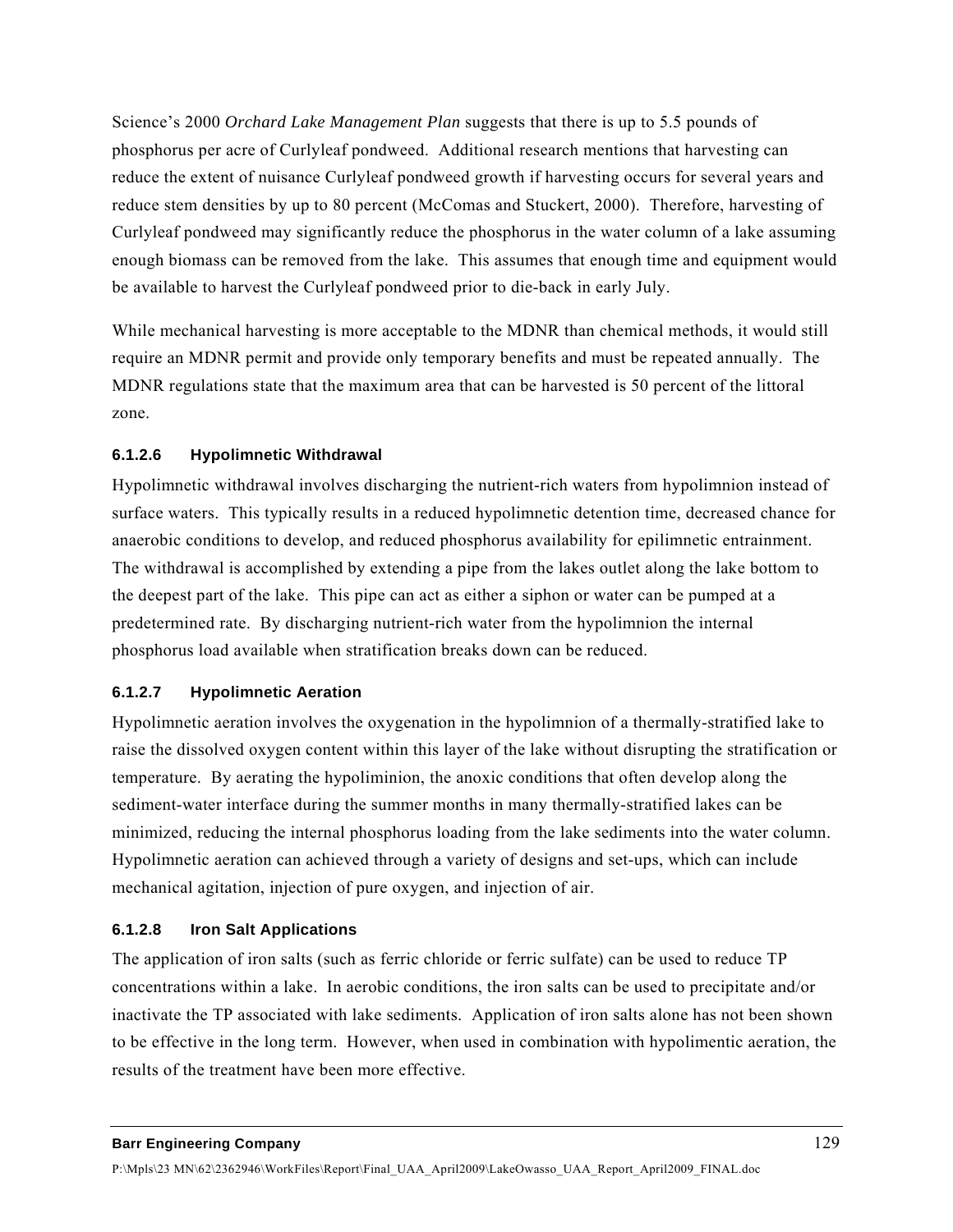## **6.1.3 Nonstructural BMPs**

Nonstructural ("Good Housekeeping") BMPs discussed below include:

- 1. Public Education
- 2. City Ordinances
- 3. Street Sweeping
- 4. Deterrence of waterfowl

Good housekeeping practices reduce the pollutant at its source.

## **6.1.3.1 Public Education**

Public education regarding proper lawn care practices, such as fertilizer use and disposal of lawn debris, can result in reduced organic matter and phosphorus loadings to the lake. A public information and education program may be implemented to teach residents within the Lake Owasso watersheds how to protect and improve the quality of the lake. The program would include distribution of fliers to all residents in the watershed and placement of advertisements and articles in the city's newsletters and the local newspapers. Information could also be distributed through organizations such as lake associations, local schools, Girl Scouts and Boy Scouts, and other local service clubs.

Initiation of a stenciling program to educate the public about stormwater could help reduce loadings to the storm sewer system. Volunteers could place stenciled messages (i.e., "Dump No Waste, Drains to Lake Owasso") on all storm sewer catch basins within the Lake Owasso watershed.

## **6.1.3.2 City Ordinances**

Fortunately, Minnesota already has a statewide phosphorus fertilizer ban already in place that restricts the residential use of phosphorus fertilizer.

### **6.1.3.3 Street Sweeping**

Most often, street sweeping is performed only in the spring, after the snow has melted and in the fall, after the leaves have fallen, to reduce this potential source of phosphorus from entering the storm sewer. For most urban areas, street sweeping has relatively low effectiveness from late spring (after the streets are cleaned of accumulated loads) until early fall (prior to the onset of leaf fall) (Bannerman, 1983). The use of vacuum sweepers is preferred over the use of mechanical, brush sweepers. The vacuum sweepers are more efficient at removing small phosphorus-bearing particles from impervious surfaces within the watershed. Fall street sweeping is particularly important in the watersheds directly tributary to the lakes, where treatment of stormwater is not available.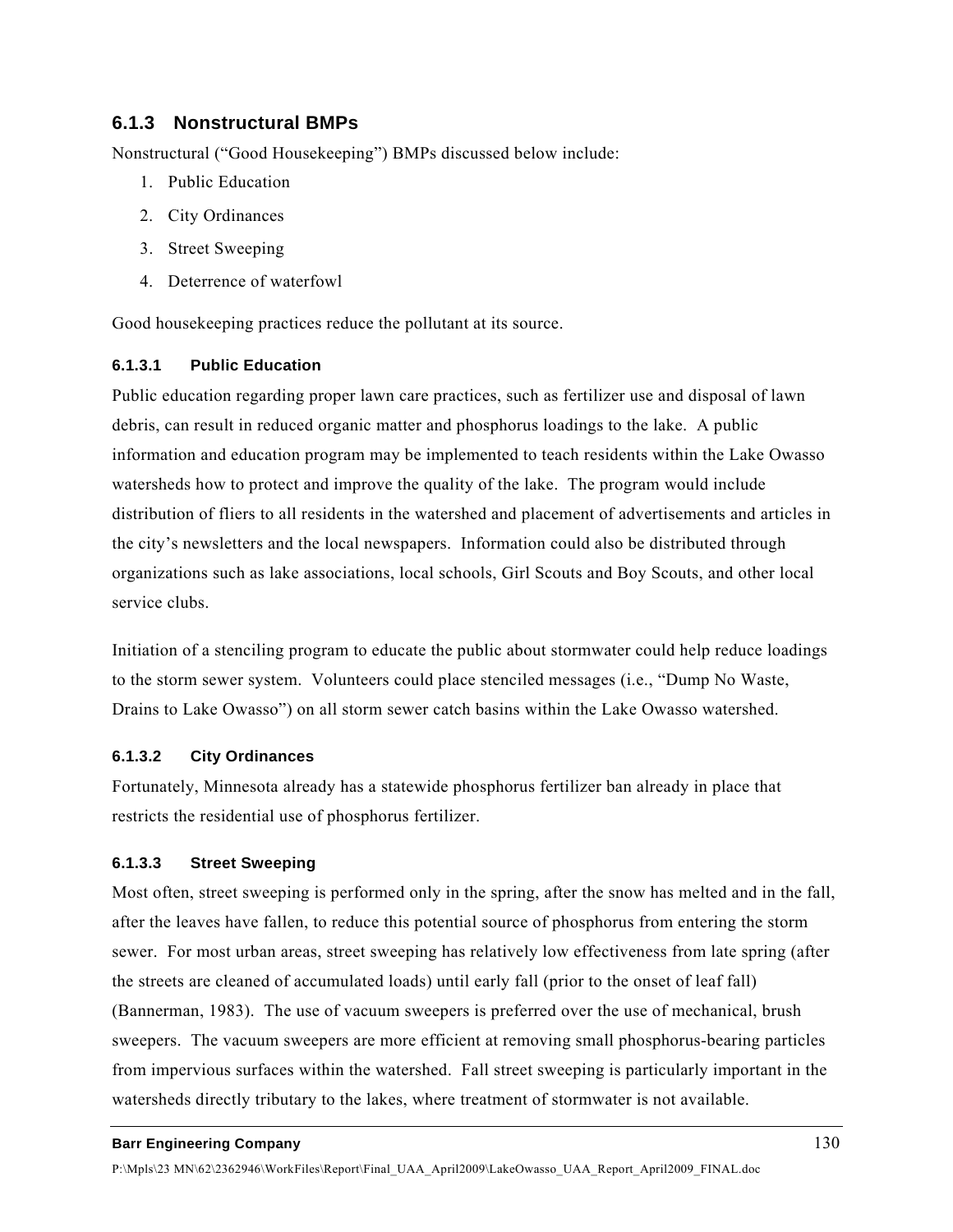### **6.1.3.4 Deterrence of Waterfowl**

The role of waterfowl in the transport of phosphorus to lakes is often not considered. However, when the waterfowl population of a lake is large relative to the lake size, a substantial portion of the total phosphorus load to the lake may be caused by the waterfowl. Waterfowl tend to feed primarily on plant material in or near a lake; the digestive processes alters the form of phosphorus in the food from particulate to dissolved. Waterfowl feces deposited in or near a lake may result in an elevated load of dissolved phosphorus to the lake. One recent study estimated that one Canada goose might produce 82 grams of feces per day (dry weight) while a mallard may produce 27 grams of feces per day (dry weight) (Scherer et al., 2002). Waterfowl prefer to feed and rest on areas of short grass adjacent to a lake or pond. Therefore, shoreline lawns that extend to the water's edge will attract waterfowl. The practice of feeding bread and scraps to waterfowl at the lakeshore not only adds nutrients to the lake, but attracts more waterfowl to the lake and encourages migratory waterfowl to remain at the lake longer in the fall.

Two practices often recommended to deter waterfowl are construction of vegetated buffer strips, and prohibiting the feeding of waterfowl on public shoreline property. As stated above, vegetated strips along a shoreline will discourage geese and ducks from feeding and nesting on lawns adjacent to the lake, and may decrease the waterfowl population.

# **6.2 Previous Water Quality Improvement Recommendations**

Several studies have been completed for Lake Owasso. This section summarizes the key recommendations, as discussed in the previous studies. Additionally, a brief discussion of any work aligning with the study recommendations that has been performed since the completion of these studies is also discussed.

# **6.2.1** *Water Quality Management Alternatives* **Report (1991)**

The *Water Quality Management Alternatives: A Report on the Diagnostic-Feasibility Study of Lake Owasso, Lake Wabasso, and Snail Lake* (Barr, 1991) made a variety of BMP recommendations for the Lake Owasso watershed to improved water quality in the lake. BMP recommendations were limited to projects within the watershed, and do not focus on addressing internal loading in Lake Owasso.

Some of the key BMP recommendations included:

Development of extended detention in the Central Park – West wetland (LO  $\overline{S}$  1),, in Charlie Pond (LO\_W\_1c), and in Ladyslipper Park ((LO\_E\_1j and LO\_E\_1k) near the bay on the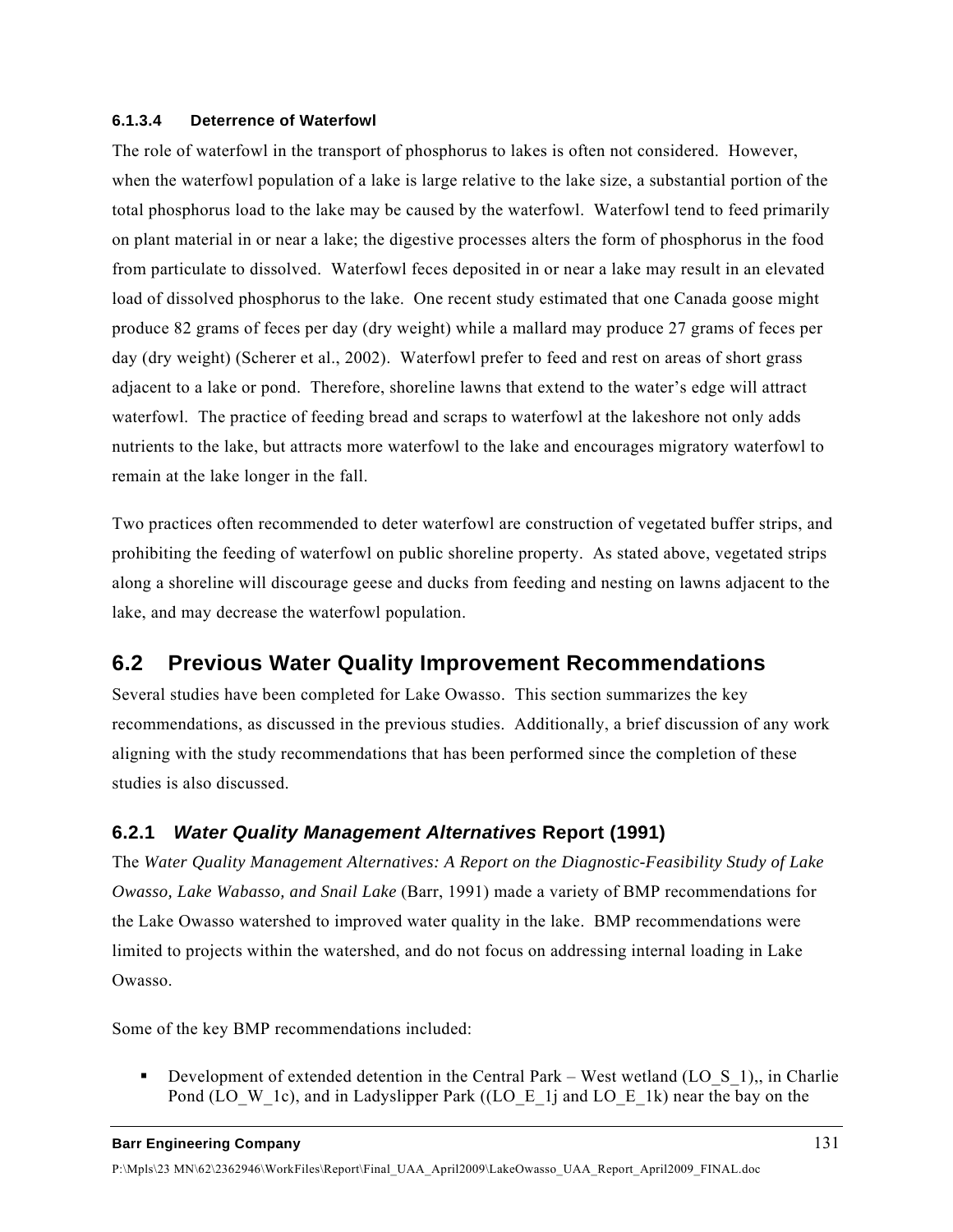southeast side of Lake Owasso) – either through the increase in storage or modification of outlet structure

- Increase wetland treatment in the Central Park West wetland and in Ladyslipper Park
- **Implementation of proprietary devices (oil/grit separators) throughout the watershed,** including the area directly tributary to the lake
- Implementation of "Good Housekeeping Practices" throughout the watershed (fertilizer management, litter control, catch basin cleaning, and street sweeping).

Since the completion of the *Water Quality Management Alternatives* study, several BMPs based on the projects recommended in the 1991 report have been implemented throughout the watershed. These BMPs include:

- Additional storage and water quality treatment developed in the Central Park –West wetland in 1995.
- Rain gardens and a series of sedimentation ponds were constructed in Ladyslipper Park during the reconstruction of South Owasso Boulevard in 2006.
- Several proprietary structures have been implemented throughout the watershed including oil/grit separators in subwatersheds Dschg36 (2001), Dschg18 (2006), and LO\_W\_2a (2007). Additionally, and underground storage and treatment system was constructed along Owasso Heights Road in 2007, collecting runoff from subwatershed Dschg50, redirecting normal flows to the Charlie Pond system for treatment rather than discharging directly to the lake.

# **6.2.2** *Lake Owasso Management Plan* **(2000)**

The Lake Owasso Management Plan was developed as a response to concerns raised by residents to changes to the management of Lake Owasso. This study discussed the following management options:

- Maintain high water clarity as the result of continued protection of the lake's native macrophytes while controlling Eurasian watermilfoil and other nonnative species through continued monitoring of water quality, aquatic plant surveys, and regular milfoil inspections.
- Prevention of Eurasian watermilfoil from becoming problematic this item was not longer valid as Eurasian watermilfoil was discovered in the lake in 2000.
- **Provide safe and pleasant recreational uses by continuing their aquatic nuisance control plan** and conducting a scientifically-based lake use study of Lake Owasso.
- Finding a solution to low lake levels by exploring feasible options for lake level augmentation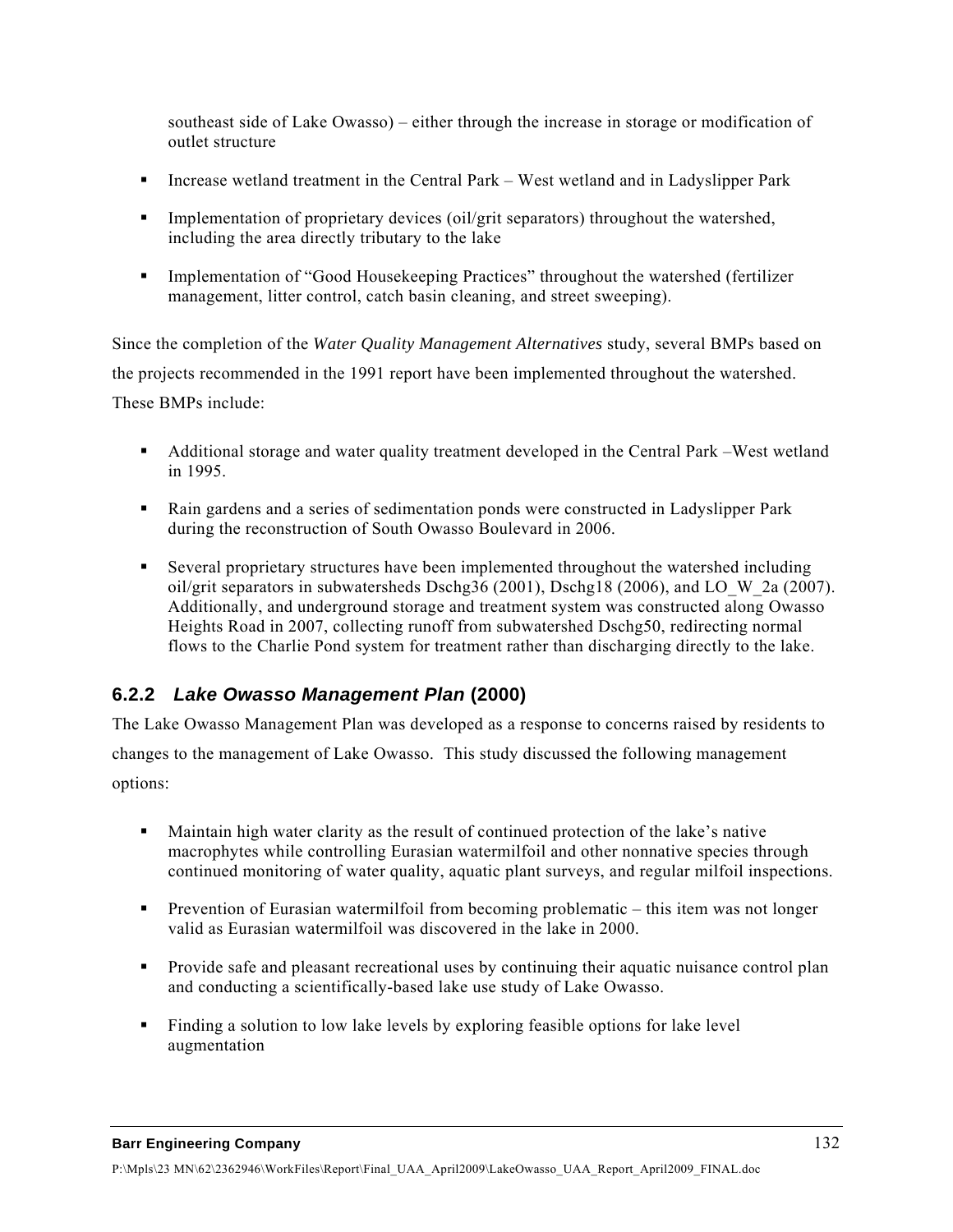- Coordinate lake management by:
	- o Continued work with the MDNR for aquatic plant management activities
	- o Increased control and enforcement of recreational uses of the lake
	- o Management of the fisheries by the MDNR
	- o Management of lake levels
	- o Dredging of Lake Owasso to remove materials that have been artificially or excessively deposited in the lake
	- o Control of geese by encouraging lake shore restoration
	- o Continued monitoring and evaluation of lake water quality
	- o Continued implementation of watershed and stormwater management

The *Lake Owasso Management Plan* as included a discussion about the "Shallow Lake Bonus," related to the balanced management of aquatic plants. The idea of the shallow lake bonus suggests that when a lake supports healthy and diverse aquatic plants, water clarity increases. There are typically two types of stable lake systems that have very different characteristics and management methods: plant-dominated systems as well as algae dominated systems.

# **6.3 Feasibility Analysis**

A trend analysis of the past 10 years of water quality data indicates that there has been a significant decrease in the water clarity in Lake Owasso, with an average summer transparency of 1.7 meters, just meeting the existing GLWMO goal. This value, however, does not meet the "action level" established by the GLWMO for Lake Owasso, and as a result, this UAA was required to evaluate Lake Owasso's current water quality conditions as well as evaluate management options that will help improve water quality in the lake.

To maintain or improve the water quality in Lake Owasso, it will be necessary to implement BMPs in the lake as well as in the watershed. .A handful of treatment BMPs have been implemented in the Lake Owasso watershed in recent years as opportunities arose from road reconstruction or redevelopment. Some of these projects are summarized in Section 6.2.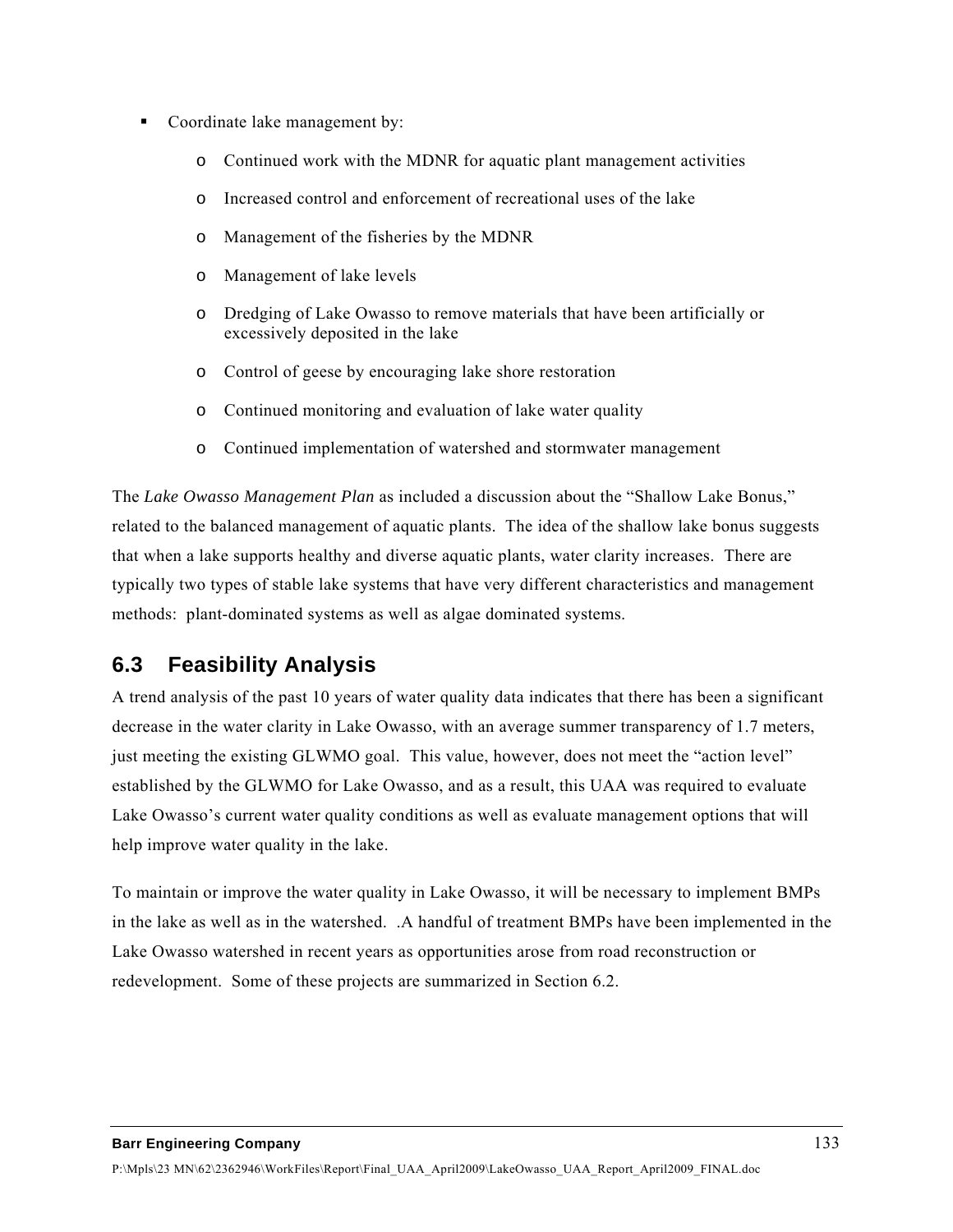Three types of BMPs were considered for recommendation in this plan:

- 1. Structural
- 2. In-lake
- 3. Nonstructural

Each of these types of BMPs are defined and discussed in Section 6.1. For watershed and in-lake water quality modeling, only structural and in-lake BMPs were evaluated for their potential impact on Lake Owasso's water quality. Section 6.3.14 includes a discussion of nonstructural BMPs as they apply to the Lake Owasso watershed.

Specific BMP alternatives that were considered for Lake Owasso and its watershed are discussed below and shown in Figure 6-1. Selection of the BMP scenarios was primarily based upon the Lake Owasso phosphorus budgets developed for the various climatic conditions to target the major sources of phosphorus to the lake. Table 6-2 summarizes the results of the various BMP scenarios evaluated as part of this UAA. Included in this summary is the predicted in-lake water quality (TP and SD) for each climatic conditions as well as a planning level cost estimate for the BMPs evaluated. A more detailed breakdown of estimated costs is available in Appendix N. Figure 6-2 shows the estimated summer average total phosphorus concentration and Secchi depth in comparison with the MPCA and GLWMO goals for Lake Owasso. It is important to note that not all of the BMP alternatives discussed below are recommended for implementation.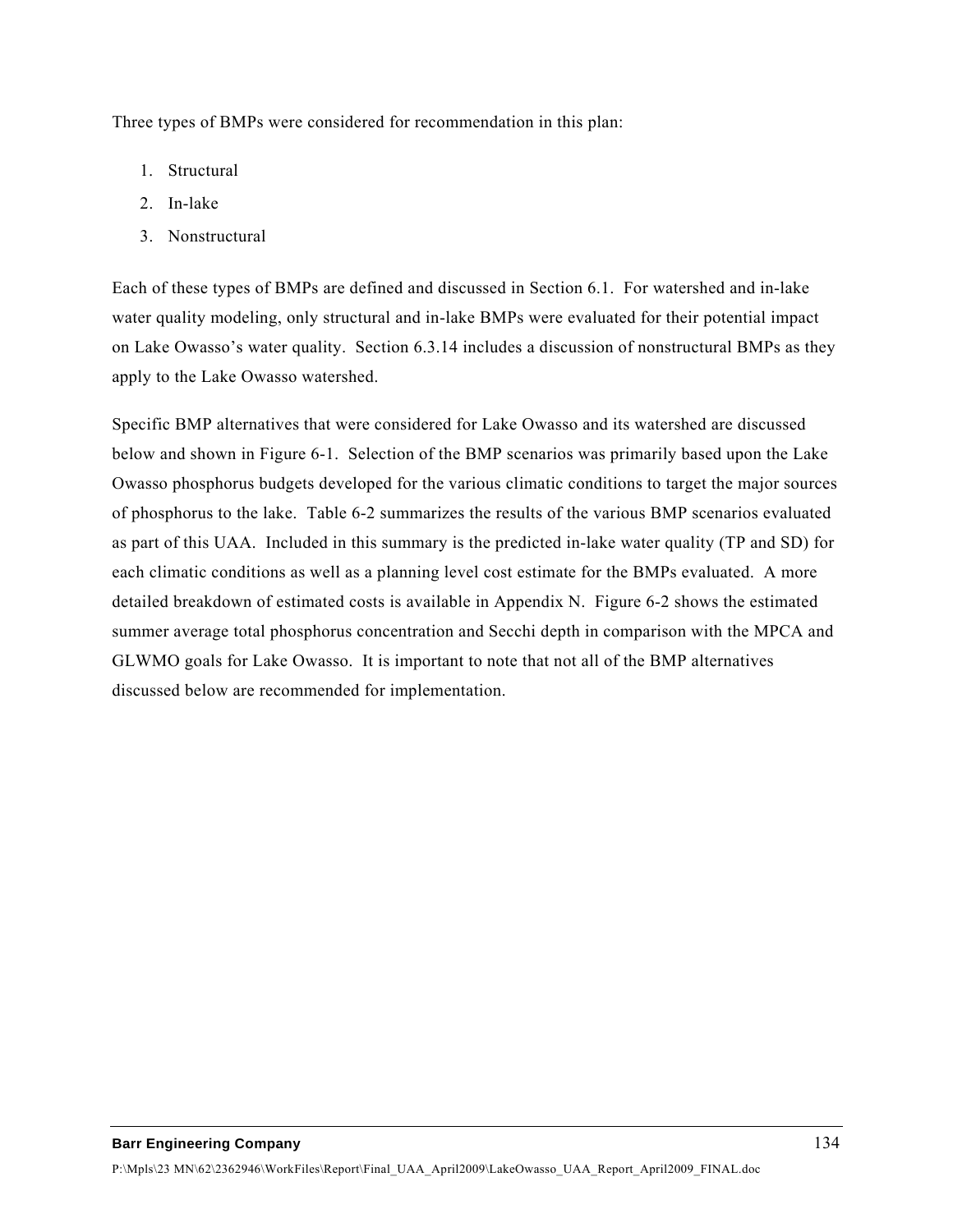



Figure 6-1

LAKE OWASSO SUMMARY OF BMP SCENARIOS

Lake Owasso UAA Grass Lake Watershed Management Organization

| 왏             | Scenario2:<br><b>Curlyleaf Pondweed</b><br>Management                              |
|---------------|------------------------------------------------------------------------------------|
|               | Scenarios 3 & 4:<br>Reduction in Internal Loading<br>(10% & 50% Reduction)         |
| 주             | Scenario 6:<br><b>Extended Detention in Bay</b><br>(Ladyslipper Park)              |
| ☆             | Scenario 8:<br>Infiltration of 0.5" of Runoff from<br>Contributing Impervious Area |
|               | Scenario 9:<br>Alum Treatment                                                      |
|               | Secnario 5:<br><b>Treatment to NURP Standards</b>                                  |
| $\mathscr{W}$ | Scenario 7:<br>Infiltration of 0.5" of Runoff<br>from ALL Impervious Surfaces      |



Subwatershed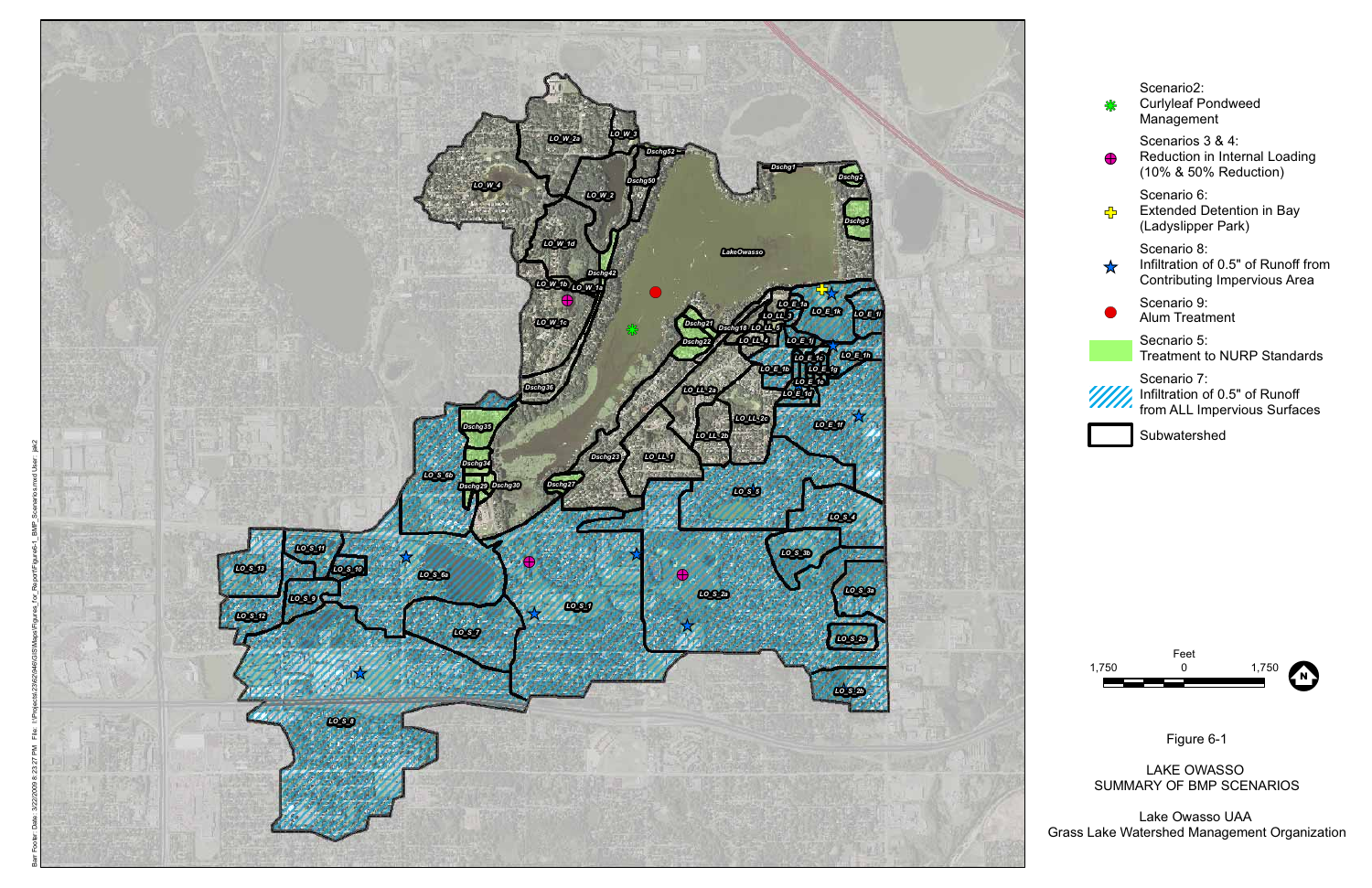#### **Table 6-2 Lake Owasso Summary of BMP Scenarios**

12 - Because specific BMPs to address the internal loading in the waterbodies within the watershed are not recommended until further studies of the internal loading can be completed, no costs have been estimated for these scenarios.

5 - This scenario is not physically feasible as the currently "untreated" direct discharges are distributed around the entire shoreline of Lake Owasso. Additionally, there is not sufficient space to incorporate NURP ponds of the direct discharge watersheds. This scenario was evaluated to demonstrate the impact of treating all direct discharges on the overall water quality in Lake Owasso. This cost estimate is based on the construction of a

10 - Existing Condition summer average Secchi depth based on 2008 monitoring data; For all BMP scenarios, estimated based on the Secchi Depth versus Total Phosphorus Regression Relationship for Lake Owasso (See Figure 5-2)

7 - Development of an extended detention basin in Lady Slipper Park (in subwatershed LO\_E\_1k) along with the replacement of the outlet under the railroad embankment with a weir structure were evaluated as part of the 1991 Report on the Diagnostic-Feasibility Study of Lake Owasso, Lake Wabasso, and Snail Lake. Since 1991, the City of Roseville developed infiltration and sedimentation ponds in this area as part of the South Owasso Boulevard road reconstruction project in 2006. This study evaluates replacing the outlet under the railroad embankment only.

single, hypothetical NURP pond sized to treat all "untreated" discharges to Lake Owasso.

6 - The estimated cost of the Curlyleaf Pondweed Treatment includes the MDNR variance to treat the entire littoral area of Lake Owasso, 4-years of herbicide application to the Lake, as well as 4-years of detailed macrophyte monitoring to track the herbicide treatment on the Curlyleaf pondweed coverage

8 - Infiltration of 0.5" from all impervious surfaces in the South and East Drainage Districts is not feasible. This scenario was evaluated to estimate the maximum impact infiltration could potentially have on Lake Owasso' quality.

9 - Selected potential infiltration sites include 11 preliminary locations within the South and East Drainage Districts. Sites were selected based on the presence of open space, proximity to existing storm sewer (potential reroute or divert flows), and topography. Available soils data were condsidered although much of the Lake Owasso is classified as undefined hydrologic soils group. These are planning level cost estimates and each site wo

| <b>Summer Average Water Quality</b> |                                                                                            |                          |                         |                   |                          |                         |                          |                               |                  |                   |
|-------------------------------------|--------------------------------------------------------------------------------------------|--------------------------|-------------------------|-------------------|--------------------------|-------------------------|--------------------------|-------------------------------|------------------|-------------------|
| Scenario                            |                                                                                            | Wet                      |                         | Dry               |                          | Average                 |                          | <b>Reduction in</b><br>TP (%) | <b>Estimated</b> |                   |
|                                     |                                                                                            | 2001-2002                |                         | 2007-2008         |                          | 2004-2005               |                          |                               | <b>BMP Cost</b>  |                   |
|                                     |                                                                                            | <b>TP</b><br>$(\mu g/L)$ | <b>SD</b><br>$(m)^{10}$ | Site <sup>1</sup> | <b>TP</b><br>$(\mu g/L)$ | <b>SD</b><br>$(m)^{10}$ | <b>TP</b><br>$(\mu g/L)$ | <b>SD</b><br>$(m)^{10}$       |                  | $($ \$)           |
|                                     | $\mathbf{1}$<br>Existing Conditions <sup>2</sup>                                           |                          | 2.4                     | 5403              | 41                       | 2.0                     | 45                       | 1.5                           | $- -$            |                   |
|                                     |                                                                                            | 32                       |                         | 5401              | 32                       | 2.1                     |                          |                               |                  |                   |
| $\mathbf{2}$                        |                                                                                            |                          | 3.7                     | 5403              | 29                       | 2.6                     | 33                       | 2.3                           | 27 - 39%         | \$649,000         |
|                                     | 80% Reduction in Curlyleaf Pondweed <sup>6</sup>                                           | 21                       |                         | 5401              | 19                       | 4.2                     |                          |                               |                  |                   |
| 3                                   | 10% Reduction in the Internal Loading from                                                 | 31                       | 2.4                     | 5403              | 38                       | 2.0                     | 44                       | 1.8                           | $2 - 4%$         | N/A <sup>12</sup> |
|                                     | <b>Watershed Waterbodies</b>                                                               |                          |                         | 5401              | 31                       | 2.4                     |                          |                               |                  |                   |
| $\overline{4}$                      | 50% Reduction in the Internal Loading from                                                 | 28                       | 2.6                     | 5403              | 29                       | 2.5                     | 42                       | 1.9                           | $7 - 13%$        | N/A <sup>12</sup> |
|                                     | <b>Watershed Waterbodies</b>                                                               |                          |                         | 5401              | 30                       | 2.5                     |                          |                               |                  |                   |
| 5                                   | Treatment of All "Untreated" Discharges to                                                 | 32                       | 2.3                     | 5403              | 40                       | 2.0                     | 45                       | 1.8                           | $0 - 3%$         | \$350,000         |
|                                     | NURP Standards <sup>5</sup>                                                                |                          |                         | 5401              | 31                       | 2.4                     |                          |                               |                  |                   |
| 6                                   | Extended Detention in Ladyslipper Park                                                     | 32                       | 2.3                     | 5403              | 41                       | 1.9                     | 45                       | 1.8                           | $0 - 3%$         | \$55,000          |
|                                     | Pond (Replace outlet under the Railroad) <sup>7</sup>                                      |                          |                         | 5401              | 31                       | 2.4                     |                          |                               |                  |                   |
| $\overline{7}$                      | Infiltration of 0.5 inches of Runoff from ALL<br>Impervious Surfaces in the South and East | 26                       | 2.9                     | 5403              | 32                       | 2.3                     | 37                       | 2.1                           | $4 - 20%$        | \$4,770,000       |
|                                     | Drainage Districts <sup>3,8,11</sup>                                                       |                          |                         | 5401              | 30                       | 2.4                     |                          |                               |                  |                   |
| 8                                   | Infiltration of 0.5 inches of Runoff from<br>Select Impervious Surfaces in the South and   | 31                       | 2.4                     | 5403              | 37                       | 2.1                     | 44                       | 1.8                           | $2 - 3%$         | \$389,000         |
|                                     | East Drainage Districts <sup>3,9,11</sup>                                                  |                          |                         | 5401              | 31                       | 2.4                     |                          |                               |                  |                   |
| 9                                   | Alum Treatment (80% Reduction in Internal                                                  | 28                       | 2.6                     | 5403              | 40                       | 2.0                     | 43                       | 1.9                           | $6 - 11%$        | \$198,000         |
|                                     | Load from Sediments)                                                                       |                          |                         | 5401              | 30                       | 2.5                     |                          |                               |                  |                   |
| 10                                  | 80% Reduction in Curlyleaf Pondweed &<br>10% Reduction in the Internal Loading from        | 20                       | 3.9                     | 5403              | 26                       | 2.8                     | 32                       | 2.3                           | 29 - 39%         | N/A <sup>12</sup> |
| $(2 + 3)$                           | Watershed Waterbodies <sup>6</sup>                                                         |                          |                         | 5401              | 19                       | 4.2                     |                          |                               |                  |                   |
| 11                                  | 80% Reduction in Curlyleaf Pondweed &<br>50% Reduction in the Internal Loading from        |                          | 5.4                     | 5403              | 17                       | 5.1                     | 29                       | 2.5                           | $35 - 47%$       | $N/A^{12}$        |
| $(2 + 4)$                           | Watershed Waterbodies <sup>6</sup>                                                         | 17                       |                         | 5401              | 18                       | 4.6                     |                          |                               |                  |                   |
| 12                                  | 80% Reduction in Curlyleaf Pondweed &<br>Infiltration of 0.5 inches of Runoff from         | 20                       | 3.9                     | 5403              | 25                       | 3.0                     | 31                       | 2.4                           | $31 - 38%$       | \$1,038,000       |
| $(2 + 8)$                           | Select Impervious Surfaces in the South and<br>East Drainage Districts <sup>6,3,9</sup>    |                          |                         | 5401              | 20                       | 4.1                     |                          |                               |                  |                   |
| 13                                  | 80% Reduction in Curlyleaf Pondweed &<br>Alum Treatment (80% Reduction in Internal         | 17                       | 5.1                     | 5403              | 28                       | 2.6                     | 30                       | 2.4                           | $33 - 46%$       | \$847,000         |
| $(2 + 9)$                           | Load from Sediments) <sup>6</sup>                                                          |                          |                         | 5401              | 18                       | 4.6                     |                          |                               |                  |                   |

TP: Total Phosphorus Chla: Chlorophyll a SD: Secchi Depth

11 - The estimated cost of infiltration BMPs is based on typical unit costs (\$13/sq.ft.) estimated for the construction of rain gardens plus 30 percent for engineering and design. Depression storage was assumed to be 18 in This cost does not include any potentially significant changes to the storm sewer system/additional piping that may be needed.

2 - Existing land use and 2008 watershed/BMP conditions. Very few changes are expected in land use as the Lake Owasso watershed is fully-developed. Therefore, it was assumed that existing land use is also reflective of future land use conditions.

1 - For 2008 (Dry Climatic Conditions), Lake Owasso was modeled as 2 separate basins (5403 - Southern Basin, and 5401 - Northern Basin) as there was water quality data available for both areas of the lake. For 2002 (Wet Climatic Conditions) and 2005 (Average Climatic Conditions), the water quality data was only collected at basin 5401 and the lake was modeled as a single basin.

3 - Internal loading from the watershed was modified for the infiltration scenario based on the reduction in water load to the wetlands.

4 - It is not feasible to treat all currently untreated direct discharges to Lake Owasso using a single NURP pond. This analysis was performed to demonstrate the impact that treating each discharge to NURP standards would have on overall lake water quality

P:\Mpls\23 MN\62\2362946\WorkFiles\Modeling\InLake\In\_Lake\_Model\_Summary.xls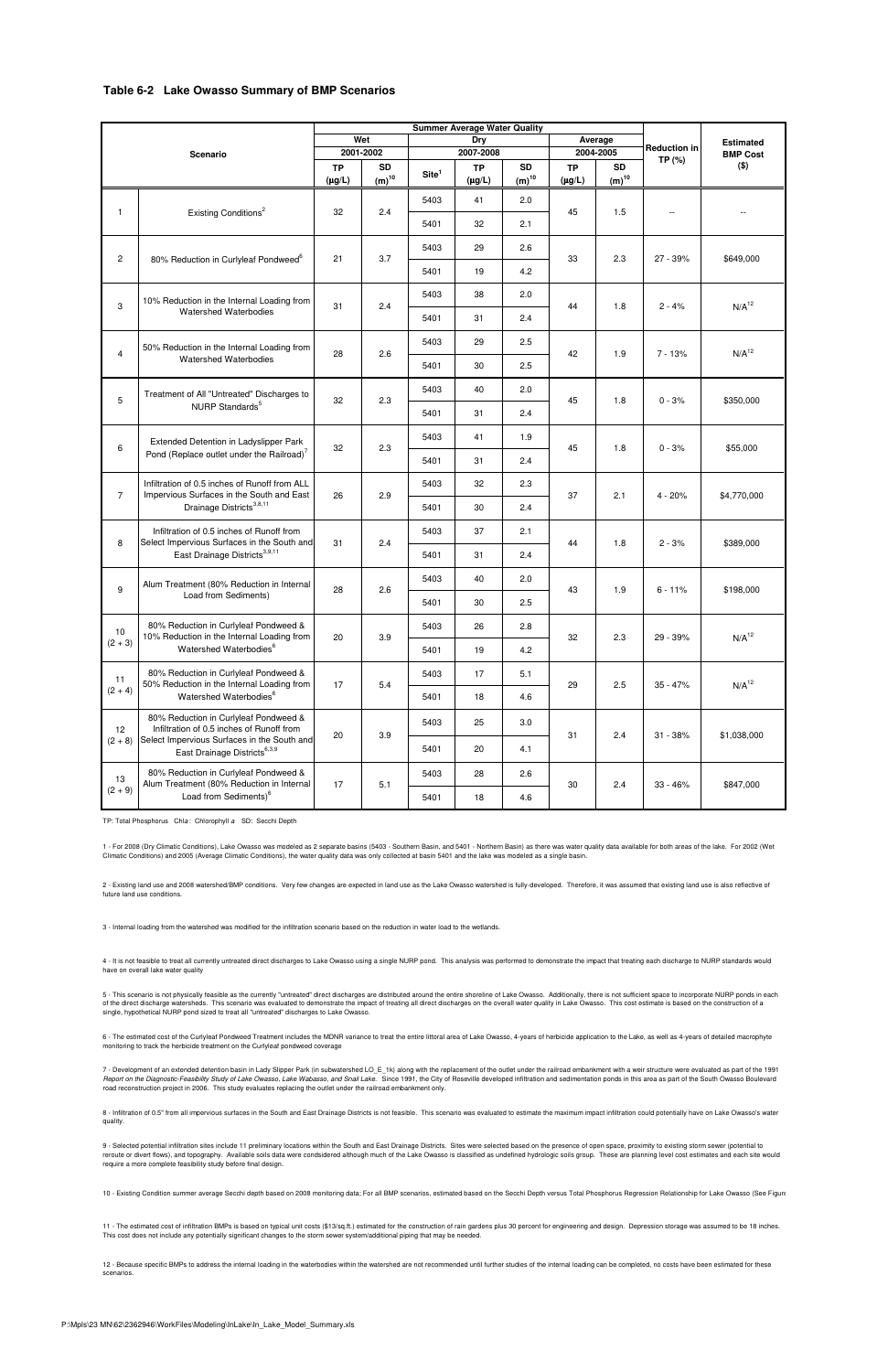

## **Lake Owasso Water Quality Wet Year (2002) Climatic Conditions**

## **Lake Owasso Water Quality Dry Year (2008) Climatic Conditions\***





#### 0 **#1 #2 #3 #4 #5 #6 #7 #8 #9 #10 #11 #12 #13** 0 20 **Existing Conditions BMP Scenarios**

#### **Lake Owasso Water Quality Average Year (2005) Climatic Conditions**

**Figure 6-2 Lake Owasso Summary of BMP Scenario Results and Comparison with MPCA and GLWMO Goals**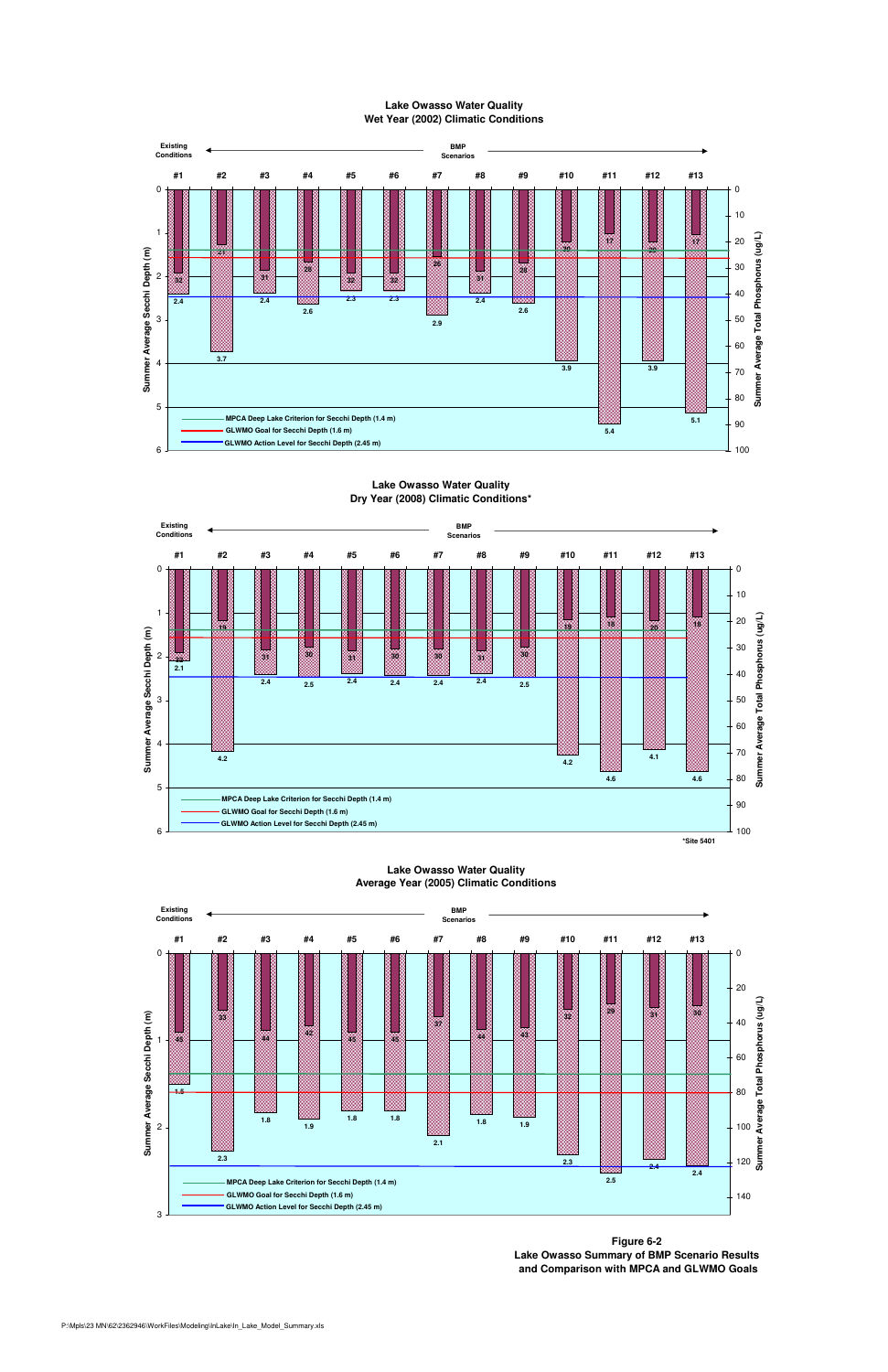## **6.3.1 Scenario 1: Existing Conditions**

The existing conditions scenario is reflective of existing land use and the 2008 watershed and BMP conditions for the wet, dry, and average climatic scenarios. These values (based on the monitoring data for each year reflective of the climatic conditions) are used as a baseline for comparison when evaluating the impact of potential BMPs on the overall water quality of Lake Owasso.

# **6.3.2 Scenario 2: Curlyleaf Pondweed Treatment**

Both historic and current macrophyte surveys of Lake Owasso indicate the widespread presence of problematic non-native species in Lake Owasso: Curlyleaf pondweed. Survey results from May 2007 indicate that Curlyleaf pondweed was found at moderate densities in several areas of the lake. Curlyleaf pondweed was especially focused in the southern "arm" of the lake as well as along the shoreline north of the railroad tracks. Historic surveys, as far back as 1981, indicate that Curlyleaf pondweed has been present in Lake Owasso.

Management of Curlyleaf pondweed is recommended to protect the lake's native plant community and prevent dense plant growths that create recreational nuisance conditions. Management of Curlyleaf pondweed may also minimize the impact of die-off that typically occurs in early to mid-summer, which can cause increased phosphorus levels in the lake resulting in algal growth and decreased water quality and clarity.

Water quality modeling indicates that phosphorus released from the die-back of Curlyleaf pondweed can significantly affect Lake Owasso's water quality during the summer months, accounting for about 17 to 33 percent of the phosphorus load to the lake on an annual basis. Following treatment of Curlyleaf pondweed in Lake Owasso, modeling simulations indicate the summer-average total phosphorus concentration would be reduced by 27 to 39 percent based on the various climatic conditions (See Table 6-2). This translates to a reduction in the summer average total phosphorus concentrations by 11 to 13 μg/L. The estimated total phosphorus concentrations would result in a summer-average Secchi disc transparency of 2.3 to 4.2 meters (increased from 1.5 to 2.4 meters for existing conditions), depending on the climatic condition .

The model assumes that the treatment of Curlyleaf pondweed will decrease the internal phosphorus load from the die-back of the macrophyte by 80 percent.

The estimated capital cost of the Curlyleaf pondweed treatment is \$649,000 (or approximately \$162,000 annually). This estimate includes a variety of components including: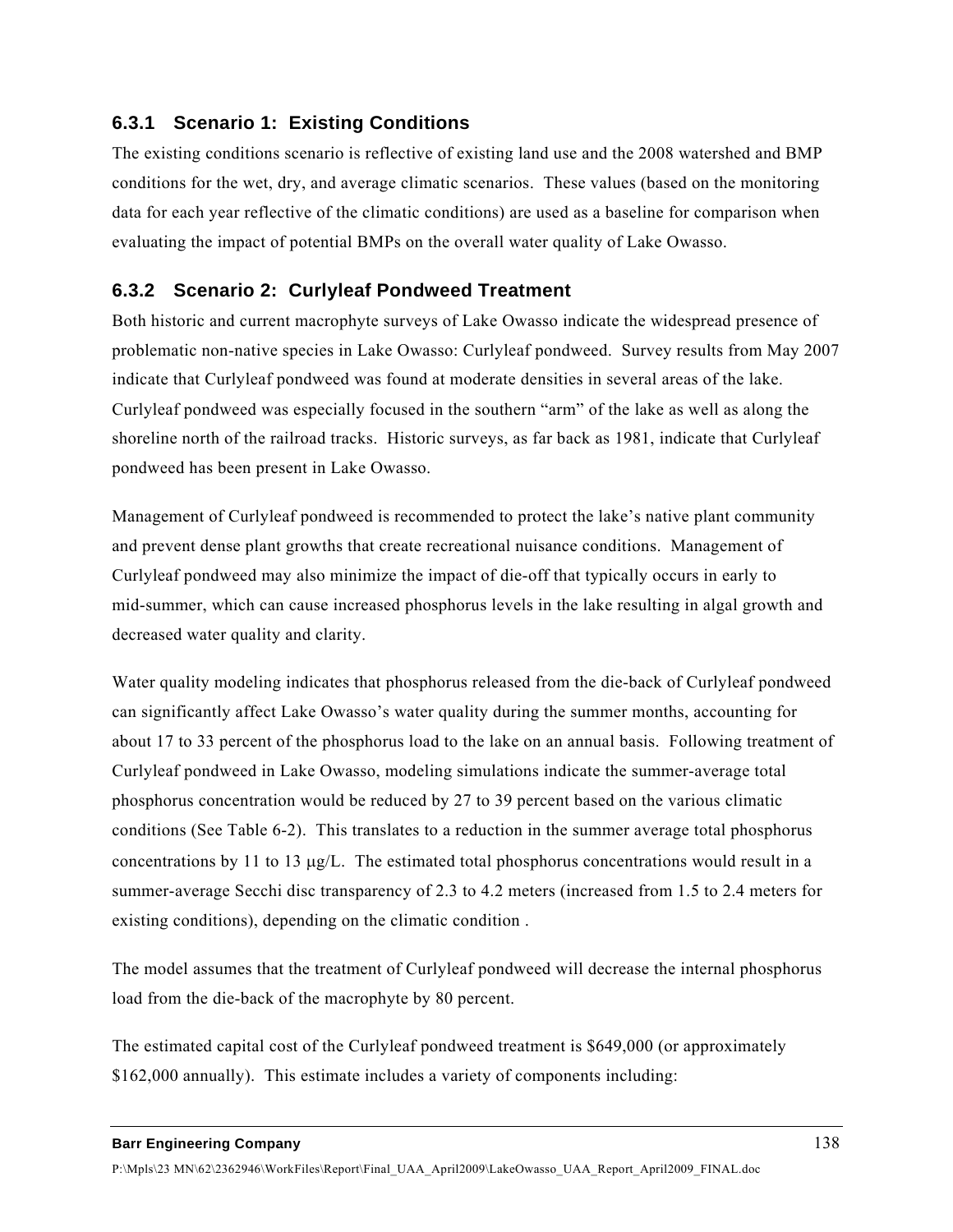- Obtaining the MDNR treatment permit and letter of variance
- Obtaining letters of permission to treat within 150 feet of shoreline property boundaries
- 4-years of Endothall treatments of Lake Owasso (this assumes treatment of the entire littoral area, approximately 293 acres)
- 4-years of Monitoring, Analysis, and Reporting

Currently, the Lake Owasso homeowners association spends  $$50,000 - 60,000$  per year on macrophyte management. See Section 8.3.1 for a more detailed discussion of the proposed Curlyleaf pondweed management plan for Lake Owasso and Appendix N for a more detailed breakdown of the estimated costs.

Because the management of Curlyleaf pondweed can have a significant impact on the Lake Owasso summer water quality, is one of the recommended in-lake BMPs.

# **6.3.3 Scenario 3: 10% Reduction in the Internal Loading from Watershed Waterbodies**

Evaluation of the runoff monitoring data along with modeling results indicated that internal loading occurs in several water bodies within the watershed and contributes a significant portion of the annual phosphorus load to Lake Owasso (5 to 9 percent). Because additional monitoring and studies are recommended to better understand these sources of phosphorus to Lake Owasso, the impact of specific BMPs could not be evaluated. However, modeling scenario assuming a 10 percent reduction in this internal load was evaluated to estimate the impact on the overall water quality in Lake Owasso.

Modeling simulations indicate that by reducing the internal load from waterbodies in the watershed, the summer-average total phosphorus concentration would be reduced by 2 to 4 percent based on the various climatic conditions (See Table 6-2). This translates to a reduction in the summer average total phosphorus concentration by 1 to 3  $\mu$ g/L. The estimated total phosphorus concentrations would result in a summer-average Secchi disc transparency of 1.8 to 2.4 meters (increased from 1.5 to 2.4 meters for existing conditions), depending on the climatic condition.

Specific BMPs to address the internal loading from waterbodies in the watershed are not recommended at this time. Current information suggests that the loading is the result of carp activity in the wetlands or potentially the release of phosphorus from the sediments in the wetland. Further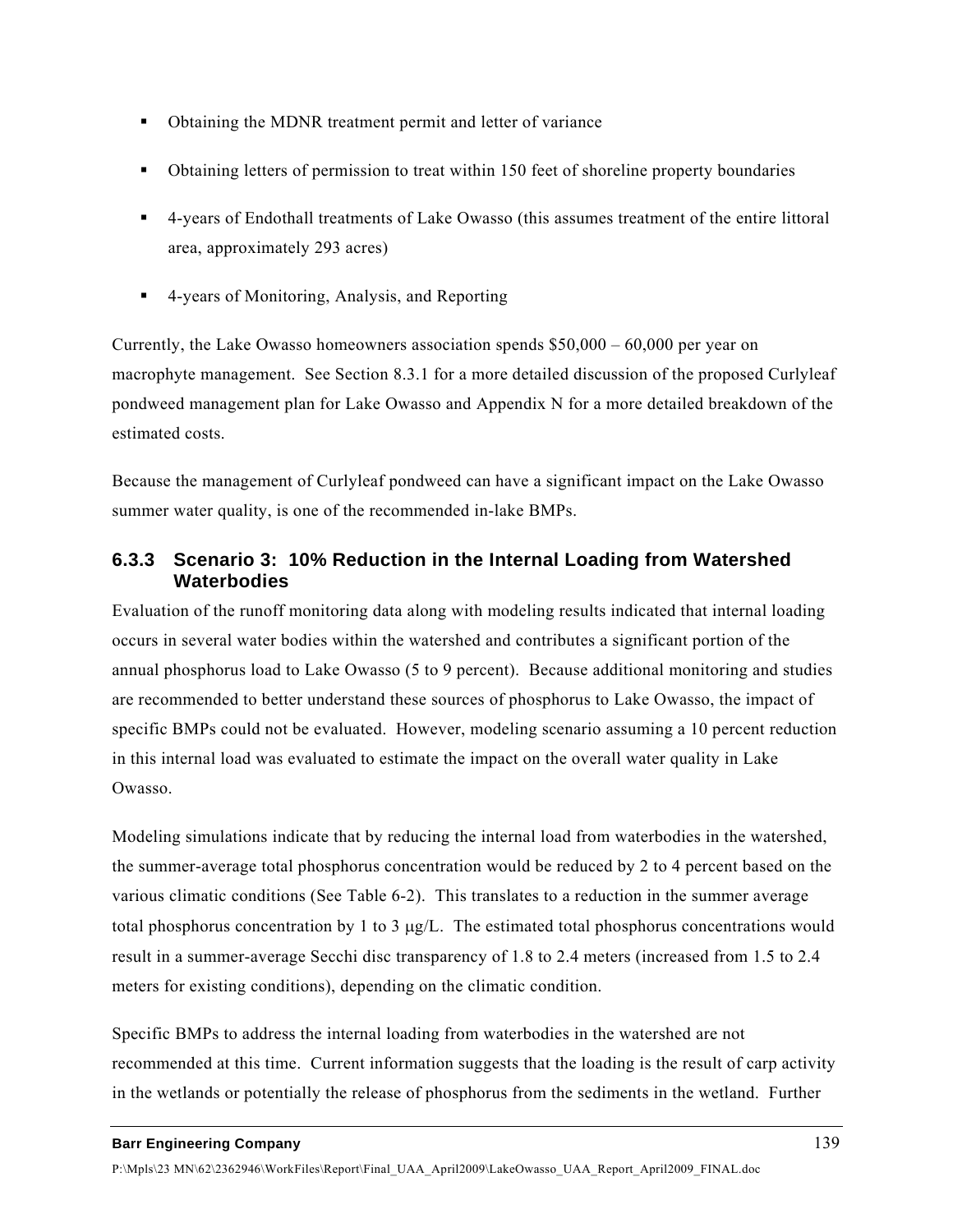investigations and monitoring are recommended to develop appropriate management plans for the waterbodies (see Section 8.1 for a more complete discussion of the recommended monitoring and studies). Therefore, costs have not been estimated at this time.

## **6.3.4 Scenario 4: 50% Reduction in the Internal Loading from Watershed Waterbodies**

Similar to BMP Scenario 3, this modeling scenario assumes a 50 percent reduction in the internal load. Modeling simulations indicate that by reducing the internal load from waterbodies in the watershed, the summer-average total phosphorus concentration would be reduced by 7 to 13 percent based on the various climatic conditions (See Table 6-2). This translates to a reduction in the summer average total phosphorus concentrations by 2 to 4 μg/L. The estimated total phosphorus concentrations would result in a summer-average Secchi disc transparency of 1.9 to 2.6 meters (increased from 1.5 to 2.4 meters for existing conditions), depending on the climatic condition.

Like Scenario 3, specific BMPs to address the internal loading from waterbodies in the watershed are not recommended at this time. However, further investigations and monitoring are recommended to develop appropriate management plans for the waterbodies (see Section 8.1 for a more complete discussion of the recommended monitoring and studies). Therefore, costs have not been estimated at this time.

# **6.3.5 Scenario 5: Treatment of All Currently "Untreated" Direct Discharges to NURP Standards**

Appoximately 55 direct discharges to Lake Owasso, under both public (23) and private (32) jurisdiction, have been identified and inventoried, as a response to address concerns of lake residents. About half of the public discharges have water quality treatment upstream of Lake Owasso. There are, however, about 45 (13 public and 32 private) of these discharges that currently receive no water quality treatment before discharging to the lake.

To better understand the impact of these currently untreated watershed discharges on the overall water quality of Lake Owasso, a hypothetical scenario was developed, evaluating the treatment of all direct discharges to Lake Owasso to NURP water quality removal standards. Only those discharges that are under public jurisdiction were evaluated (see Figure 6-1 for the 10 subwatersheds) and were routed to a water quality treatment pond designed to NURP standards. It is important to note that this BMP scenario is not feasible due to space limitations within the currently untreated watersheds and was only performed to demonstrate the impact of water quality treatment in these watersheds on Lake Owasso's water quality.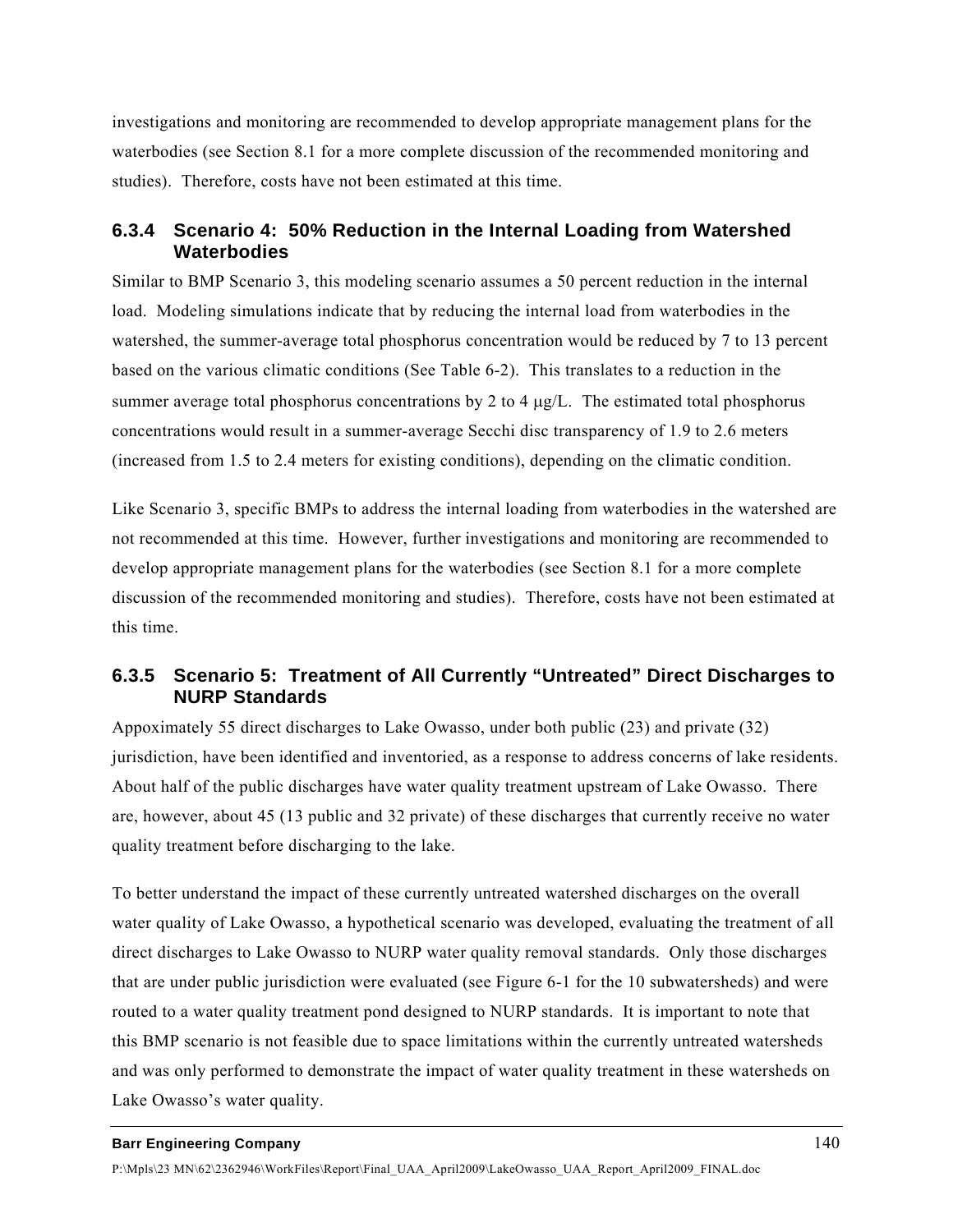Water quality modeling indicates that treating the currently untreated direct discharges will have little impact on Lake Owasso's water quality during the summer months. Treatment to NURP water quality standards would only result in a 0 to 3 percent reduction in the total phosphorus concentration in the lake for the three climatic conditions (See Table 6-2). This translates to a reduction in the summer average total phosphorus concentrations by 0 to 1  $\mu$ g/L. The estimated total phosphorus concentrations would result in a summer-average Secchi disc transparencies similar to what is observed during existing conditions.

As a result of this analysis, the construction of NURP water quality treatment ponds in the currently untreated watersheds is not recommended as a structural BMP for implementation It should also be noted that NURP ponds area typically designed for the removal of particulates (and phosphorus bound to the particulates), and have very little impact on dissolved phosphorus. However, as opportunities arise to retrofit stormwater BMPs in these specific subwatersheds, as well as throughout the Lake Owasso watershed, .the Cities of Roseville and Shoreview, along with the GLWMO, should continue to consider the implementation of infiltrations practices, such as the 2009 pervious pavement project planned in the Woodridge area of Shoreview, which address both particulate and dissolved phosphorus fractions, where feasible.

## **6.3.6 Scenario 6: Extended Detention in Ladyslipper Park Pond**

As part of *Water Quality Management Alternatives* study (Barr, 1991), extended detention in Ladyslipper Park (subwatershed LO  $E_1(k)$  was one of the recommended BMPs within the Lake Owasso watershed, either through the creation of a extended detention basin within the park or through the installation of a weir structure at the outlet from the bay under the Northern Pacific Railroad.

In 2006, as part of the South Owasso Boulevard road reconstruction project, several sedimentation ponds were constructed on the south end of the park, although these are not extended detention basins, as recommended in the *Water Quality Management Alternatives* study (Barr, 1991).

Extended detention through the installation of a weir-structure was reevaluated as part of this study. Flows could be detained within the bay for a longer period through the use of a restricted outlet structure, such as a notched-weir. The current outlet is an open channel flowing from the bay to Lake Owasso. Installation of this structure would need approval from the from the Northern Pacific Railroad for work to be completed within the railroad right-of-way as well as from the MDNR for work to be completed within a public wetland and proposed modifications to a wetland elevation.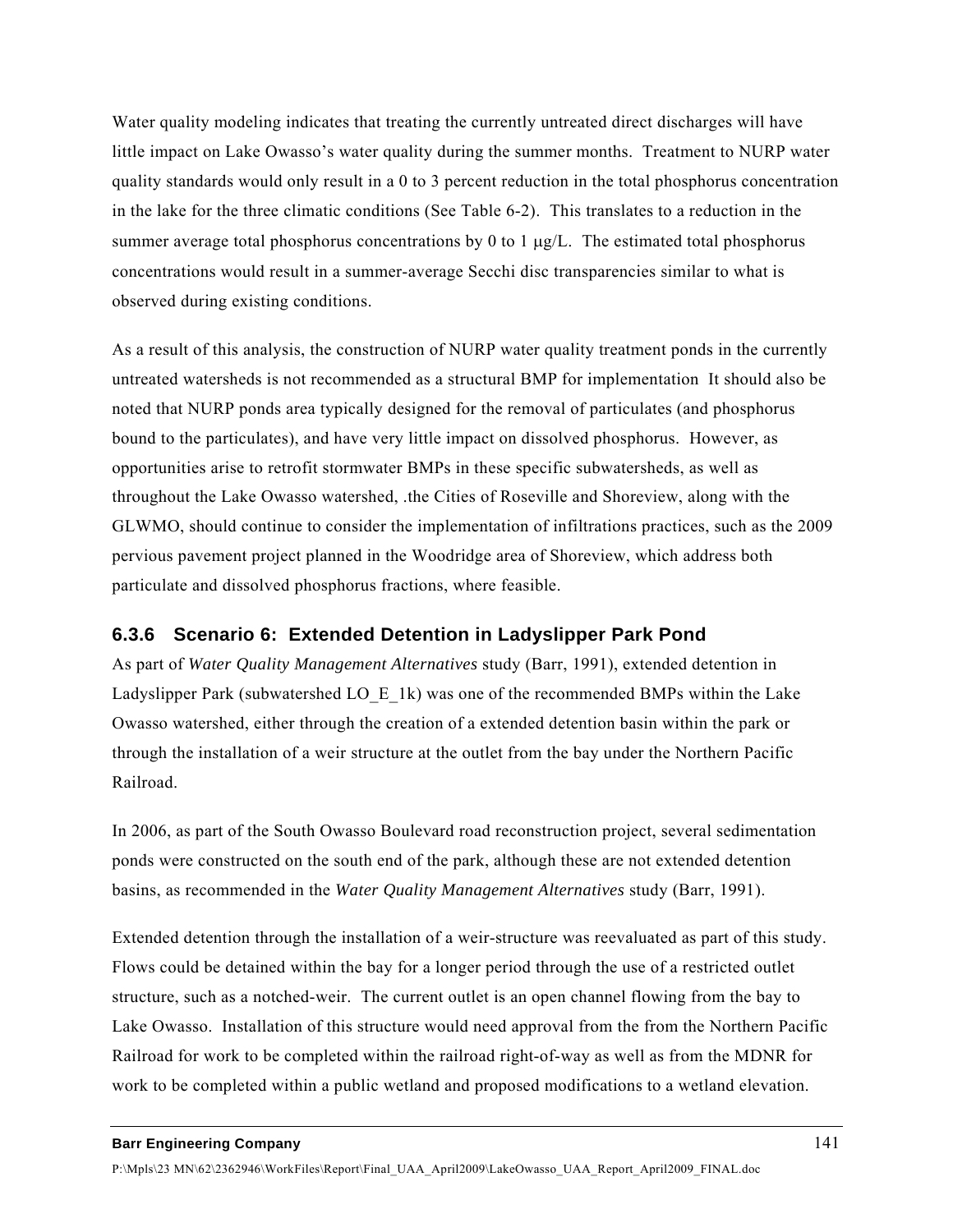Water quality modeling indicates that extended detention within the bay in Ladyslipper Park will have little impact on Lake Owasso's water quality during the summer months. The extended detention would only result in a 0 to 3 percent reduction in the total phosphorus concentration in the lake for the three climatic conditions (See Table 6-2). This translates to a reduction in the summer average total phosphorus concentrations by 0 to 1  $\mu$ g/L. The estimated total phosphorus concentrations would result in a summer-average Secchi disc transparencies similar to what is observed during existing conditions.

The estimated capital cost of the installation of weir structure at the outlet of the bay for extended detention is approximately \$55,000. However, because of the limited impact of extended detention on the overall water quality of Lake Owasso for all climatic conditions, it is not a recommended BMP for implementation.

## **6.3.7 Scenario 7: Infiltration of 0.5 Inches of Runoff from all Impervious Surfaces in the South and East Drainage Districts**

Implementation of infiltration BMPs in the Lake Owasso watershed was evaluated to determine the potential reduction in watershed runoff and nutrient loading to Lake Owasso and the associated impacts on in-lake water quality.

The first step was to identify the feasibility of infiltration in the watershed based on soil conditions, topography, and land use. Based on information from the Ramsey County soil survey, the soils in much of the Lake Owasso watershed are primarily undefined or urban soil types. This is because much of the Lake Owasso watershed was already developed at the time the soils surveys were originally completed. Soils that are classified are typically Hydrologic Soil Group B (moderate infiltration potential) with some areas of Hydrologic Soils Group A (high infiltration potential) in the far eastern parts of the watershed. Most wetland areas have soils classified as Type D soils, or soils not good for the infiltration of stormwater. Conversations with the City of Shoreview also indicated that soils in the western part of the Lake Owasso watershed are not conducive to infiltration. Additionally, the western part of the watershed has a much steeper terrain than in the south and east, which is not ideal for infiltration BMPs. Therefore, as the result of the general soils conditions and the topography in the western watersheds, implementation of infiltration BMPs was only considered in the South and East drainage districts.

The first scenario evaluated served as an extreme case for the implementation of infiltration throughout the Lake Owasso watershed. This scenario assumed that the first 0.5 inches of runoff from ALL impervious surfaces in both the South and East drainage districts would be able to be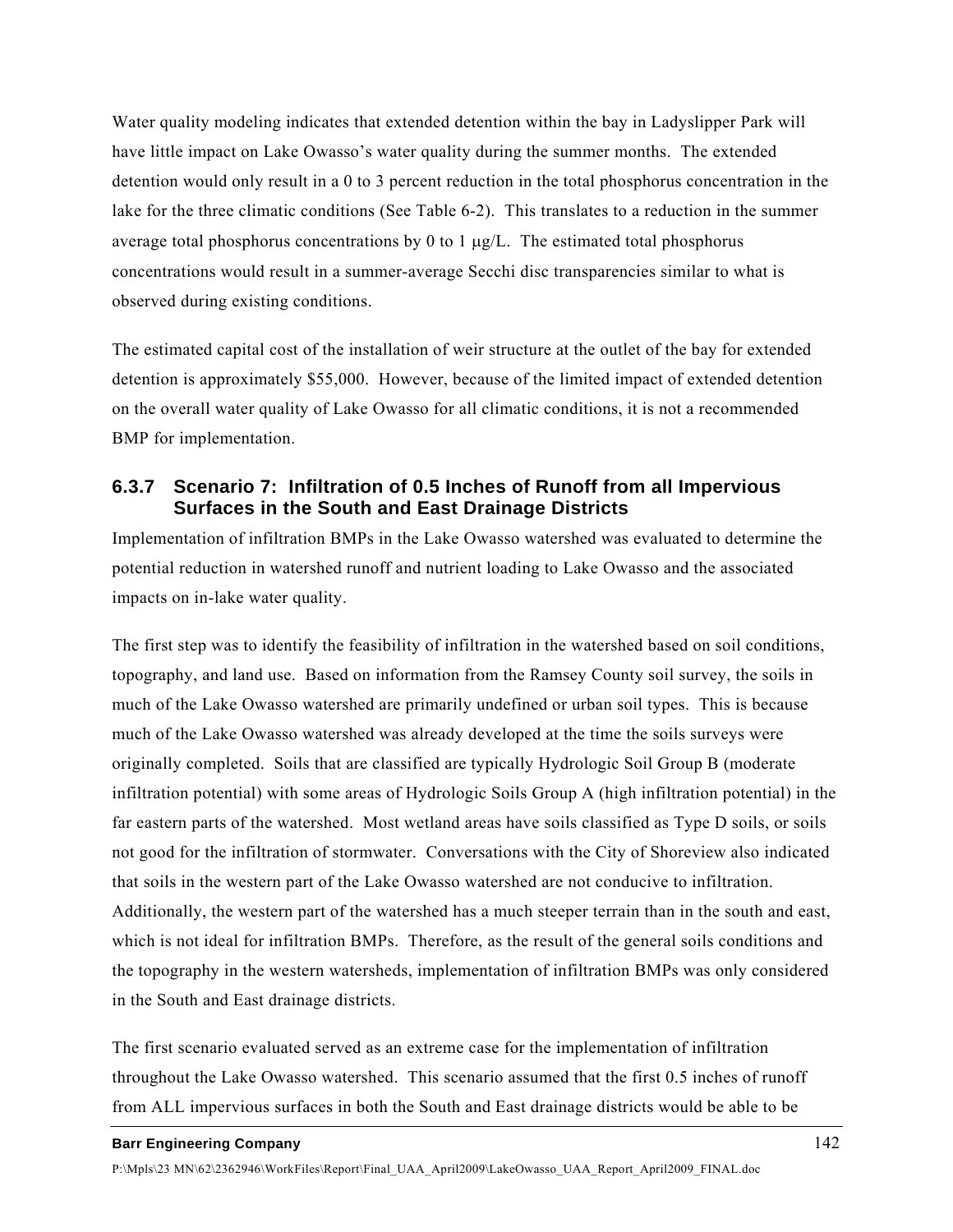infiltrated, regardless of the actual opportunities (available open space, topography, soil type, proximity to existing storm sewer, etc.) to retrofit infiltration BMPs throughout the watershed. Under this scenario, approximately 300 acres of impervious surface would be treated by infiltration.

Water quality modeling indicates that implementation of infiltration practices throughout the Lake Owasso watershed can significantly affect Lake Owasso's water quality during the summer months. Currently, watershed runoff accounts for about 22 to 31 percent of the phosphorus load to the lake on an annual basis. Modeling simulations indicate that with the implementation of infiltration throughout the watershed, the summer-average total phosphorus concentrations in the lake would be reduced by 4 to 20 percent based on the various climatic conditions (See Table 6-2). This translates to a reduction in the summer average total phosphorus concentrations by 2 to 8  $\mu$ g/L. The estimated total phosphorus concentrations would result in a summer-average Secchi disc transparency of 2.1 to 2.9 meters (increased from 1.5 to 2.4 meters for existing conditions), depending on the climatic condition.

It is important to note that infiltration not only reduces the volume of watershed runoff but can also result in the reduction of the estimated internal load from upstream waterbodies in the watershed to Lake Owasso. This is related to a reduction in the overall phosphorus and water loads to the waterbodies that potentially act a source of phosphorus to Lake Owasso. Reducing the water load to these water bodies also reduces the discharge volume, and thus the phosphorus load, to Lake Owasso.

Again, this scenario represents an extreme condition that is not likely feasible in the Lake Owasso watershed. However, a planning level cost estimate was developed for implementation of infiltration at this scale. This cost estimate for this scenario assumes that the infiltration practices will be designed with 18 inches of depression storage. Assuming a typical unit cost for the design and construction of rain garden infiltration systems, the estimated cost for infiltration of runoff from all impervious surfaces in the South and East drainage districts is \$4,770,000.

The next scenario looks at select sites for the implementation of potential infiltration BMPs within the South and East drainage districts.

## **6.3.8 Scenario 8: Infiltration of 0.5 Inches of Runoff from Select Impervious Surfaces in the South and East Drainage Districts**

This scenario further refines the previous scenario (Scenario 7) that considered infiltration of 0.5 inches of runoff from all impervious surfaces in the South and East drainage districts. This scenario considered available open space. In some cases, the open space includes developed park areas (such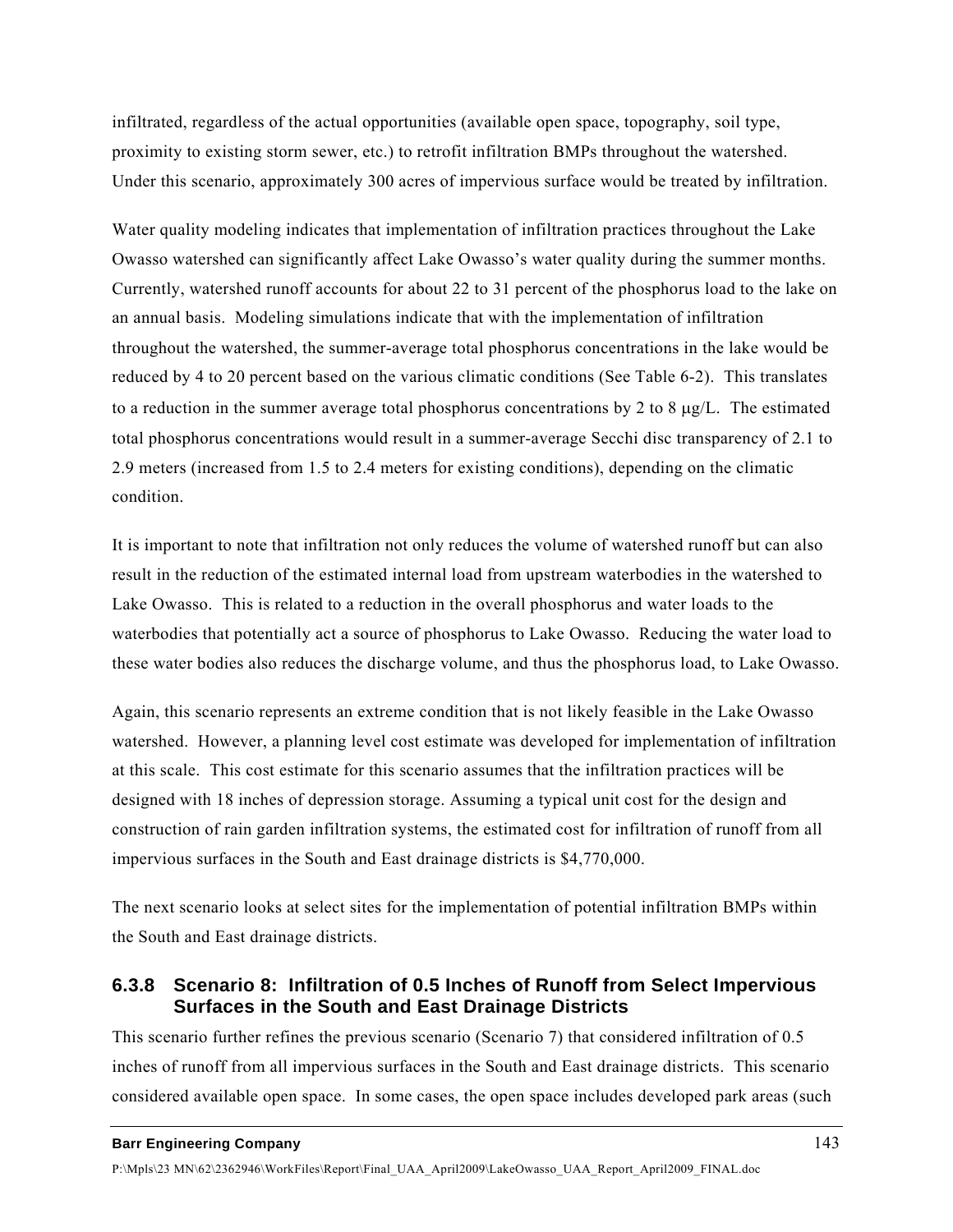as ballfields and other playing fields) and the selection of sites did not distinguish between public and private land. Topography and the proximity to existing storm sewer where also used to identify sites that could provide more regional infiltration opportunities by diverting and treating a portion of the runoff from the existing storm sewer system.

Eleven potential infiltration sites were selected throughout the South and East drainage districts, to infiltrate runoff from approximately 25 acres of impervious surface within this area (See Figure 6-3 and Table 6-3 for locations and location descriptions). Because of the limited area available in some locations for the development of infiltration areas, as well as the generally large size of the expected contributing areas, it was assumed that only a fraction of the flows from the contributing area would be diverted to the proposed regional infiltration basins. On average, it was assumed that about 50 percent of the flows from the first 0.5 inches of runoff from the impervious surfaces within the entire contributing area would be treated by infiltration.

Water quality modeling indicates that implementation of select regional infiltration practices throughout the Lake Owasso watershed can impact Lake Owasso's water quality during the summer months. Modeling simulations indicate that with the implementation of select regional infiltration throughout the watershed, the summer-average total phosphorus concentrations in the lake would be reduced by 2 to 3 percent based on the various climatic conditions (See Table 6-2). This translates to a reduction in the summer average total phosphorus concentrations by 1 to 4  $\mu$ g/L. The estimated total phosphorus concentrations would result in a summer-average Secchi disc transparency of 1.8 to 2.4 meters (increased from 1.5 to 2.4 meters for existing conditions), depending on the climatic condition.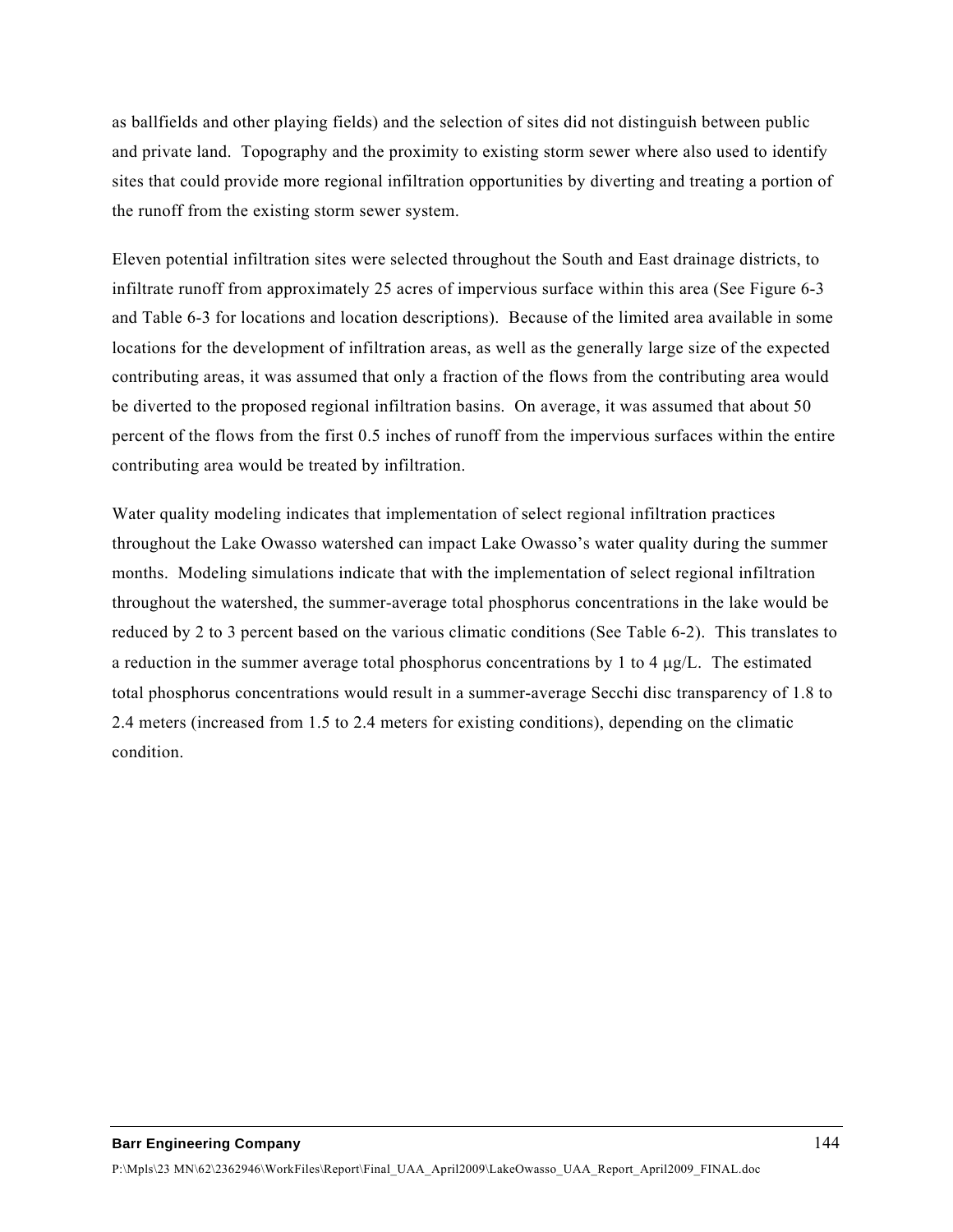| <b>Infiltration</b><br>Area ID | <b>Location Description</b>                                            |
|--------------------------------|------------------------------------------------------------------------|
| A                              | Materion Park - On Southside of Pond                                   |
| B                              | Open space in the Southwest Corner of Woodhill Drive and Western Ave N |
| C                              | Northwest Corner of Rosedale Estates                                   |
| D                              | <b>Mapleview Park</b>                                                  |
| E                              | Private Parcel Along Southeast Corner of Ladyslipper Park              |
| F                              | Private Parcel Along Northeast Corner of Ladyslipper Park              |
| G                              | Central Park - North of Soccer Field                                   |
| H                              | <b>Central Park Elementary School Ballfields</b>                       |
|                                | Roseville High School - Playing Fields                                 |
| J                              | Central Park - Ballfields West of Bennett Lake                         |
| K                              | Central Park - Ballfields South of Central Park - West Wetland         |

## **Table 6-3 Location Description of Select Infiltration BMPs**

Implementation of infiltration practices throughout the Lake Owasso watershed is recommended. As previously mentioned, unlike NURP treatment (wet detention), infiltration can reduce both dissolved and particulate fractions of phosphorus in stormwater runoff as well as runoff volumes. As opportunities arise to retrofit stormwater BMPs the Lake Owasso watershed, the Cities of Roseville and Shoreview, along with the GLWMO, should continue to consider the implementation of infiltrations practices where feasible.

The planning level cost estimates for the select infiltration projects is \$389,000. This estimate is based on the same assumptions for infiltration as outlined for Scenario 7. Potential additional costs for each specific project shown in Figure 6-3 may include the following:

- Complete feasibility studies that would verify local site conditions are conducive for infiltration and to identify specific needs for each project
- Costs associated with the purchase of private land or obtaining easements
- Complexity of the project to preserve existing uses of the area (e.g. infiltration in areas that are currently ball/playing fields)
- Costs associated with the rerouting of existing storm sewer and the construction of flow diversion structures.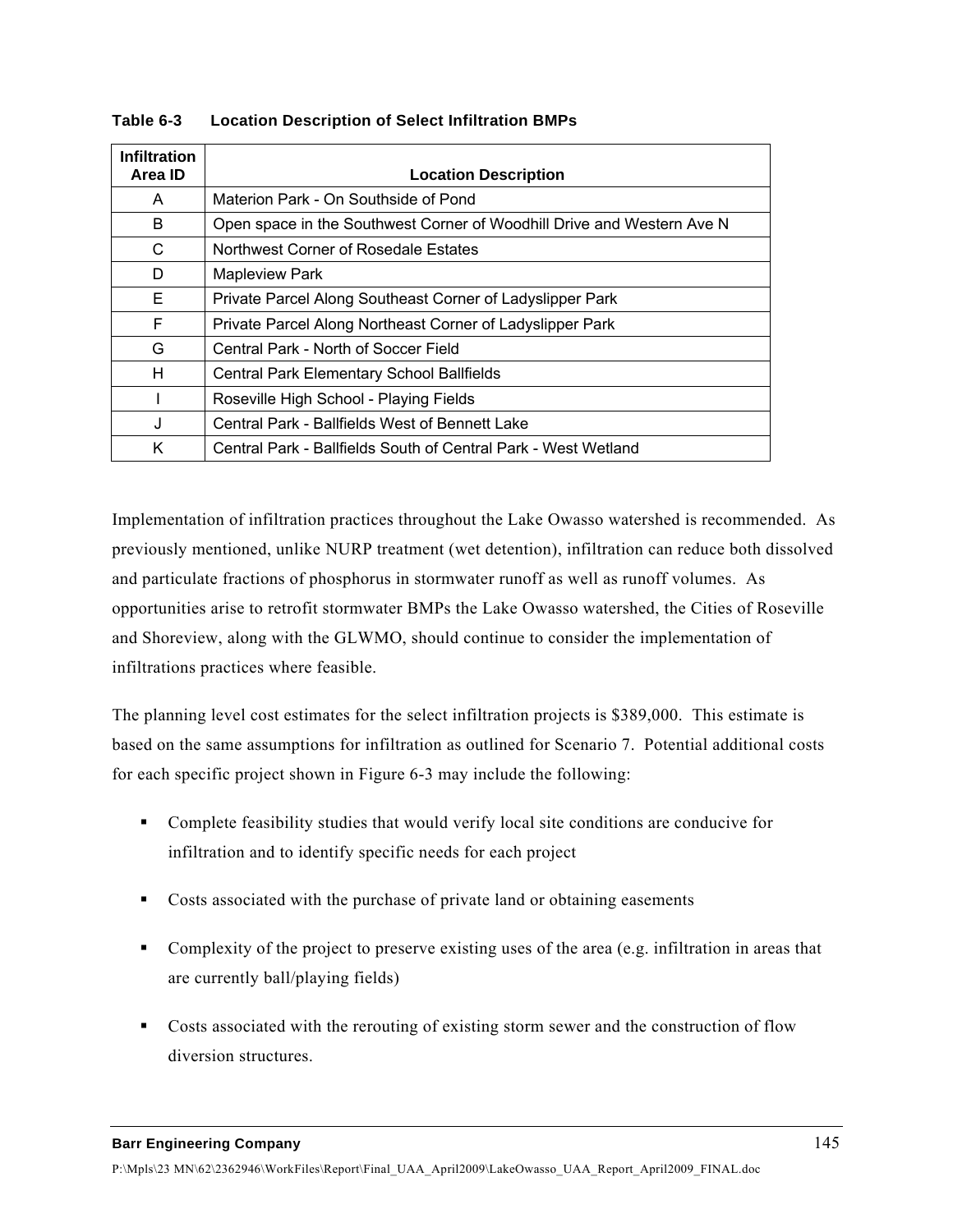

Figure 6-3



SCENARIO 7: LOCATION & APPROXIMATE WATERSHEDS OF SELECT INFILTRATION BMPs

Lake Owasso UAA Grass Lake Watershed Management Organization



Note: For watersheds and in-lake modeling, it was assumed that only a fraction of watershed runoff would be diverted to the proposed infiltration BMPs.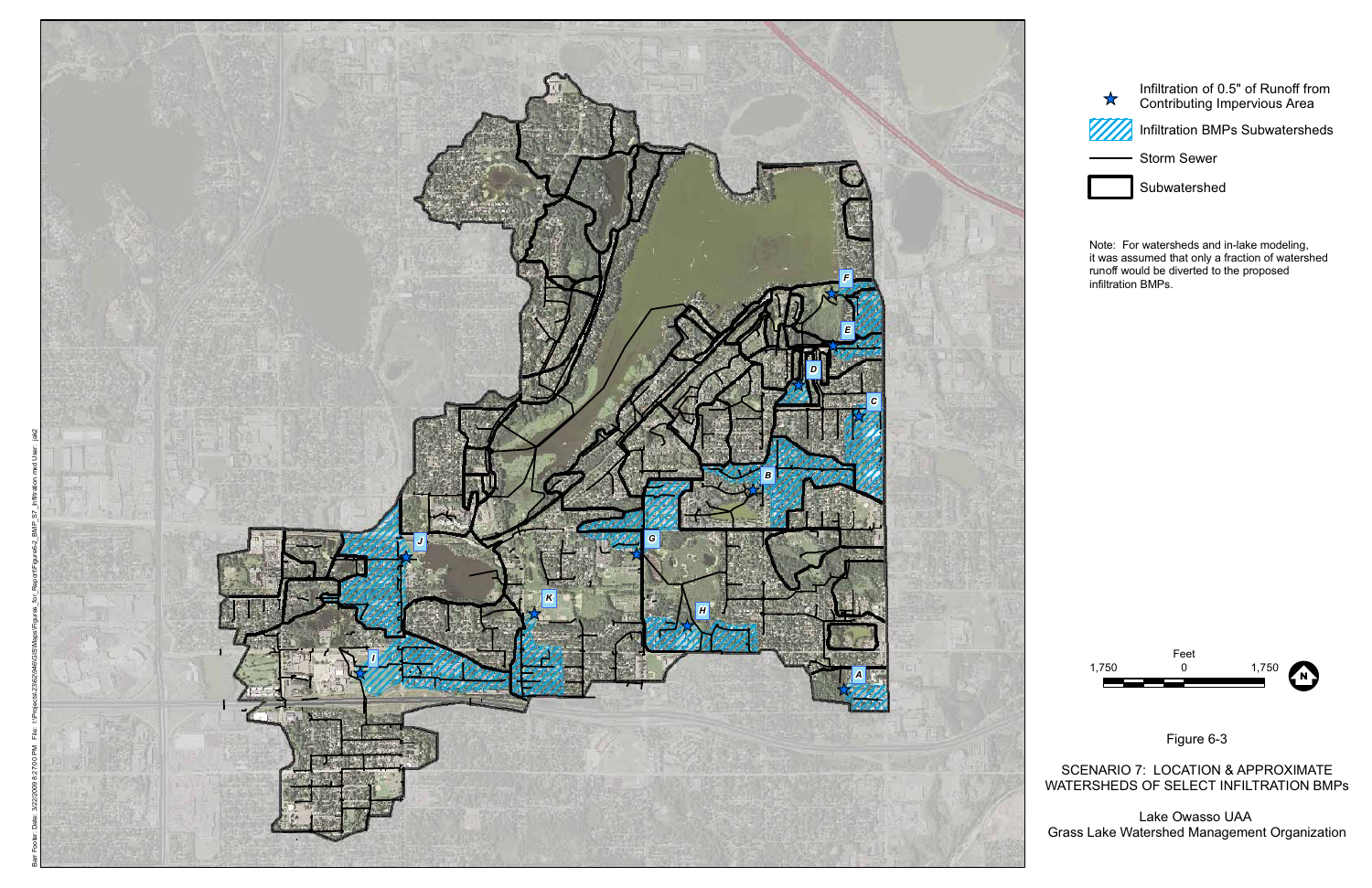## **6.3.9 Scenario 9: Alum Treatment**

In-lake application of alum (aluminum sulfate) to prevent sediment phosphorus release in Lake Owasso during the summer months was also evaluated. Water quality modeling indicates that sediment-released phosphorus can affect the lake's water quality during the summer months, accounting for about 16 to 37 percent of the phosphorus load to the lake on an annual basis.

Following an alum treatment of Lake Owasso, which based on literature was assumed to decrease the internal phosphorus load by 80 percent, modeling simulations indicate the summer-average total phosphorus concentration would be reduced by 6 to 11 percent based on the various climatic conditions (See Table 6-2). This translates to a reduction in the summer average total phosphorus concentrations by 2 to 4  $\mu$ g/L. This would result in summer-average Secchi disc transparencies ranging from 1.9 to 2.6 meters (increased from 1.5 to 2.4 meters for existing conditions), depending on the climatic condition.

The estimated capital cost of an in-lake alum application in Lake Owasso is \$198,000, based on dosing information that pertains to the internal loading rate calculated for the lake's sediments using the results from the 2007 sediment core analysis (see Section 5.3.2 for more discussion about the sediment core analysis).

The longevity of an alum treatment is difficult to estimate, as it depends on many factors including the degree to which watershed sediment and phosphorus loads are controlled, flow regimes (especially in shallow lakes) and the accuracy with which the alum treatment was dosed. Because sediment core analyses allow for a more accurate dosing calculation, it is reasonable to expect that an alum treatment of Lake Owasso would be correctly dosed. For this reason, it is estimated that an alum treatment of Lake Owasso could last as long as 10 years, especially in the deeper areas of the lake. This assumption is consistent with observations of other alum-treated lakes (Welch and Cooke, 1999).

An alum treatment of Lake Owasso is currently not recommended at this time. This may be an option for future consideration, after the Curlyleaf pondweed management plan has been implemented and the impacts of that management effort have been evaluated.

## **6.3.10 Scenario 10: Curlyleaf Pondweed Treatment + 10% Reduction in the Internal Loading from Watershed Waterbodies**

Scenario 10 evaluated the implementation of the treatment of Curlyleaf pondweed to address internal phosphorus loads as well as reducing the internal phosphorus loads from the upstream waterbodies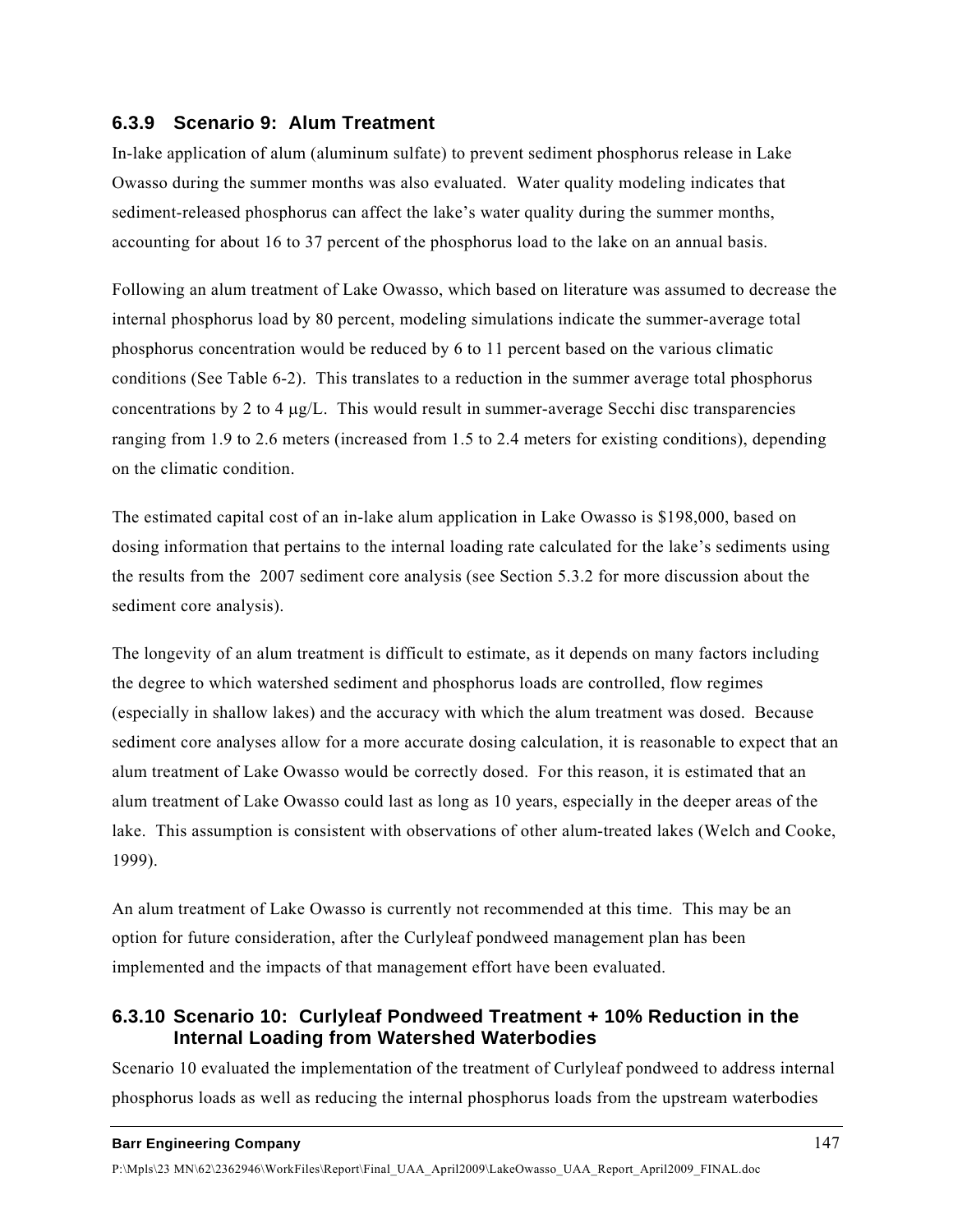within the watershed by 10 percent. Modeling simulations indicate this combination of BMPs would reduce the summer-average total phosphorus concentrations by 29 to 30 percent depending on the various climatic conditions (See Table 6-2). This translates to a reduction in the summer average total phosphorus concentration of 12 to 13 μg/L. The estimated total phosphorus concentrations would result in a summer-average Secchi disc transparency of 2.3 to 4.2 meters (increased from 1.5 to 2.4 meters for existing conditions), depending on the climatic condition.

Because specific BMPs to reduce the internal loading from the watershed waterbodies have not been recommended until further studies can be completed in these waterbodies. As a result, the costs for the internal load reductions have not been estimated. The expected costs for Curlyleaf pondweed are discussed in Section 6.3.2. More details about Curlyleaf pondweed management area discussed in Section 8.3.1.

## **6.3.11 Scenario 11: Curlyleaf pondweed treatment + 50% Reduction in the Internal Loading from Watershed Waterbodies**

Scenario 11 evaluated the implementation of the treatment of Curlyleaf pondweed to address internal phosphorus loads as well as reducing the internal phosphorus loads from the waterbodies within the watershed by 50 percent. Modeling simulations indicate this combination of BMPs would reduce, the summer-average total phosphorus concentrations by 35 to 47 percent based on the various climatic conditions (See Table 6-2). This translates to a reduction in the summer average total phosphorus concentration of 14 to 16  $\mu$ g/L. The estimated total phosphorus concentrations would result in a summer-average Secchi disc transparency of 2.5 to 5.4 meters (increased from 1.5 to 2.4 meters for existing conditions), depending on the climatic condition.

Because specific BMPs to reduce the internal loading from the watershed waterbodies have not been recommended until further studies can be completed in these waterbodies. As a result, the costs for the internal load reductions have not been estimated. The expected costs for Curlyleaf pondweed are discussed in Section 6.3.2. More details about Curlyleaf pondweed management area discussed in Section 8.3.1.

## **6.3.12 Scenario 12: Curlyleaf pondweed treatment + Infiltration of 0. 5 Inches of Runoff from Select Impervious Surfaces in the South and East Drainage Districts**

Scenario 12 evaluated the implementation of the treatment of Curlyleaf pondweed to address internal phosphorus loads as well as distributed infiltration BMPs throughout the Lake Owasso watershed. Water quality modeling indicates that implementation this combination of BMPs can significantly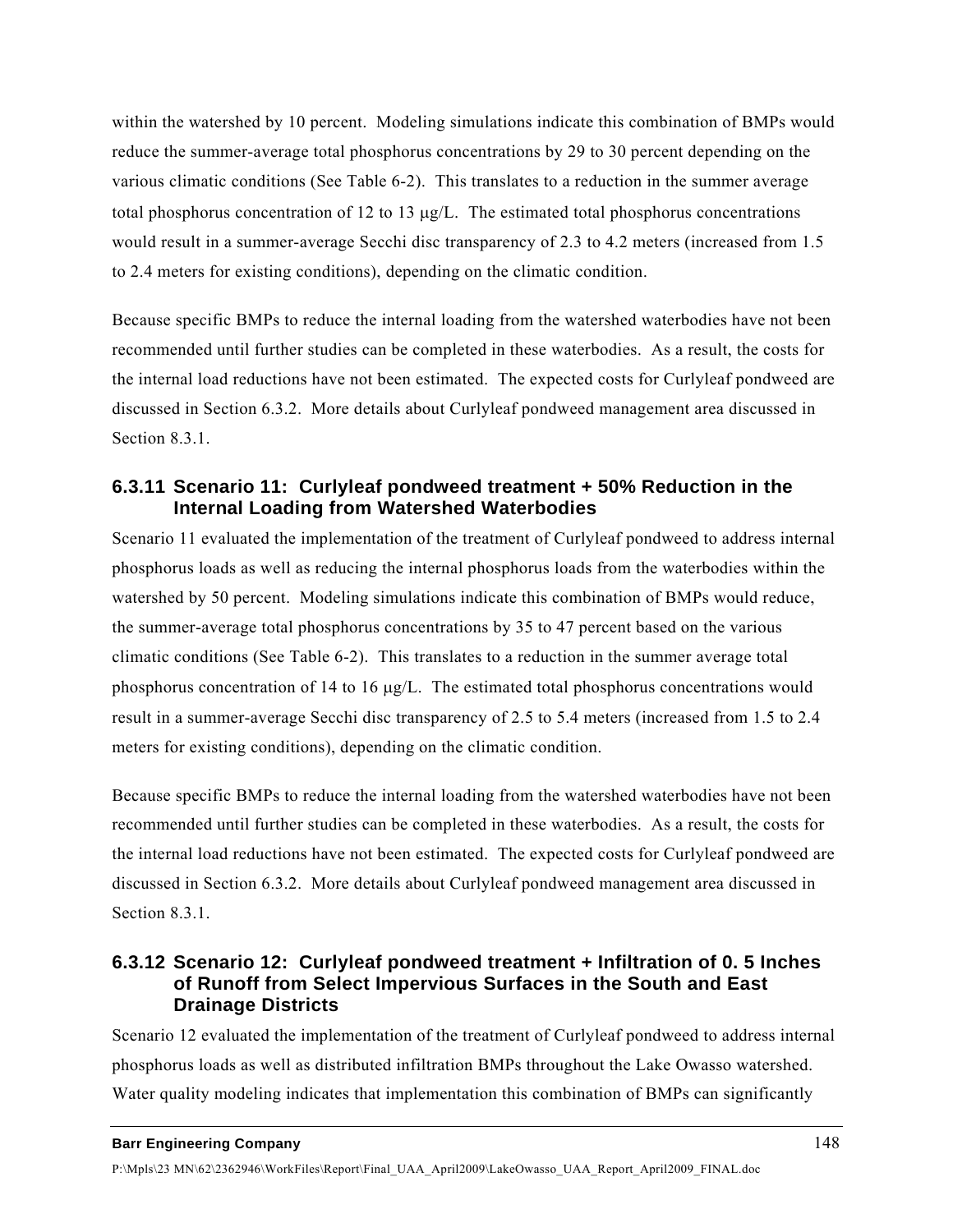improve Lake Owasso's water quality during the summer months, indicating that the summeraverage total phosphorus concentrations in the lake would be reduced by 31 to 38 percent depending on the various climatic conditions (See Table 6-2). This translates to a reduction in the summer average total phosphorus concentrations of 12 to 14  $\mu$ g/L. The estimated total phosphorus concentrations would result in a summer-average Secchi disc transparency of 2.4 to 4.1 meters (increased from 1.5 to 2.4 meters for existing conditions), depending on the climatic condition.

The estimated cost of the combined treatments, including the Curlyleaf pondweed management and the implementation of infiltrations BMPs throughout the watershed was \$1,038,000.

## **6.3.13 Scenario 13: Curlyleaf Pondweed Treatment + Alum Treatment**

Scenario 13 evaluated the implementation of two different in-lake treatments to address the major sources of internal phosphorus loading: management of Curlyleaf pondweed and an alum treatment to reduce loading from the sediments. Water quality modeling indicates that implementation this combination of BMPs can significantly improve Lake Owasso's water quality during the summer months, indicating that the summer-average total phosphorus concentrations in the lake would be reduced by 33 to 46 percent depending on the various climatic conditions (See Table 6-2). This translates to a reduction in the summer average total phosphorus concentrations of 14 to 15 μg/L. The estimated total phosphorus concentrations would result in a summer-average Secchi disc transparency of 2.4 to 5.1 meters (increased from 1.5 to 2.4 meters for existing conditions), depending on the climatic condition.

The estimated cost of the combined treatments, including the Curlyleaf pondweed management and the alum treatment was \$847,000.

### **6.3.14 Nonstructural BMP Alternatives for Lake Owasso**

Water quality treatment ponds and other traditional BMPs are effective at removing most coarse particulates and phosphorus associated with coarse particles. However, these BMPs may not be highly effective at removing soluble phosphorus, or phosphorus associated with extremely small particles. Therefore, source control becomes extremely important in reducing the amount of phosphorus contained in stormwater runoff. Nonstructural BMPs are effective at reducing the amount of phosphorus on-site, prior to transport by stormwater runoff. Examples of effective nonstructural BMPs that would be appropriate for the Lake Owasso watershed include: